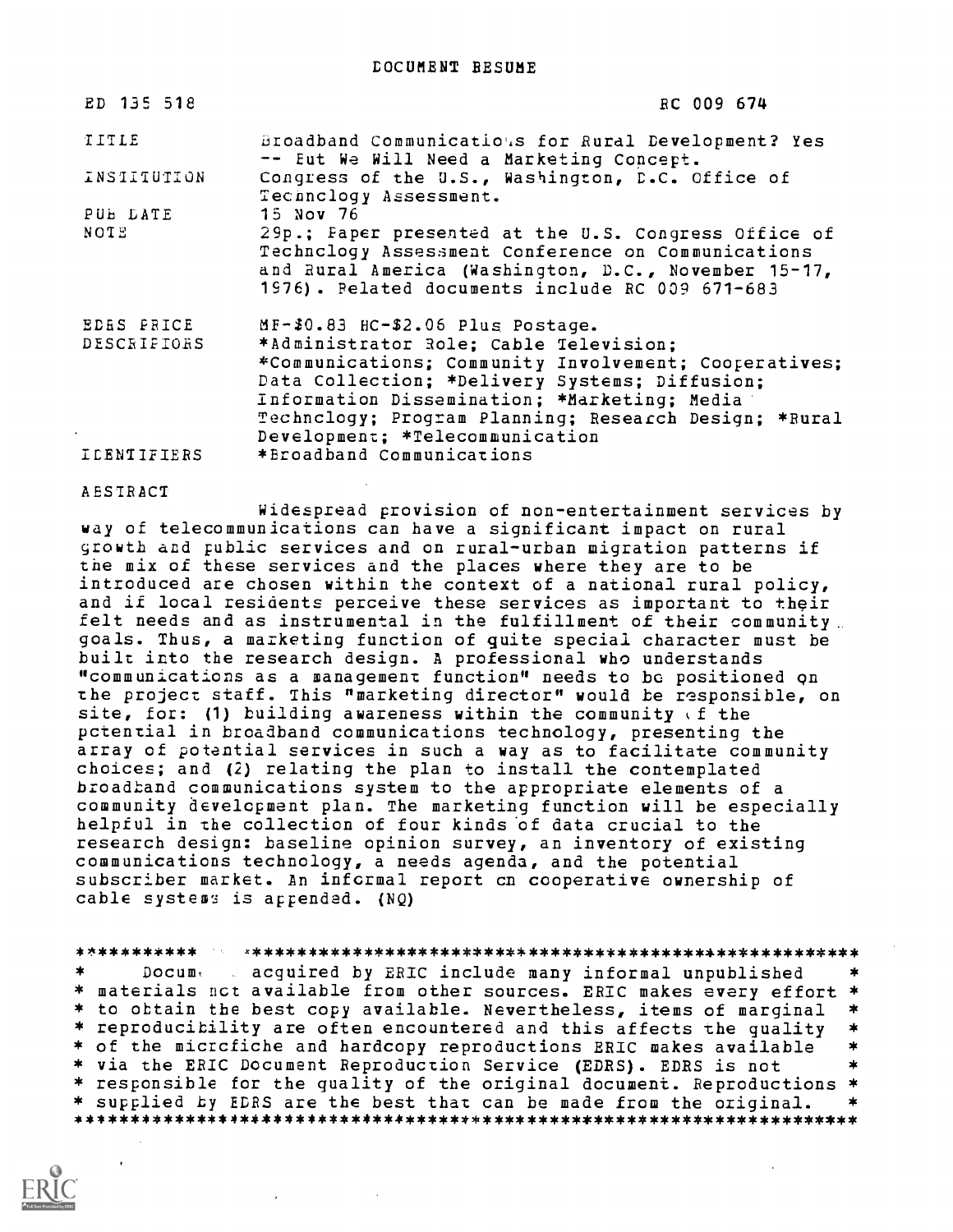U. S. Congress

Office of Technology.Assessment

Conference on Communications and Rural America



November 15, 16, and 17, 1976 Washington, D.C.



US DEPARTMENT OF HEALTH.<br>US DEPARTMENT OF WELFARE EDUCATION & WELFARE EDUCATION NATIONAL INSTITUTE OF EDUCATION

THIS DOCUMENT HAS BEEN REPRO-DOCUMENT HAS RECEIVED FROM<br>SD EXACTLY AS RECEIVED FOUND T.:: AT ON OR ORGANIZATIONS<br>EXERCIT POINTS OF VIEW OR OPINIONS<br>ATING IT POINTS OF CESSARILY REPRE-<br>STATED DO NOT NETIONAL INSTITUTE OF STATED DO NOT NELESSITUTE OF<br>STATED DO NOT NATIONAL INSTITUTE<br>SENT OFFICI ROSITION OR POLICY SENT OFFICIAL WITION OR POLICY





 $\overline{2}$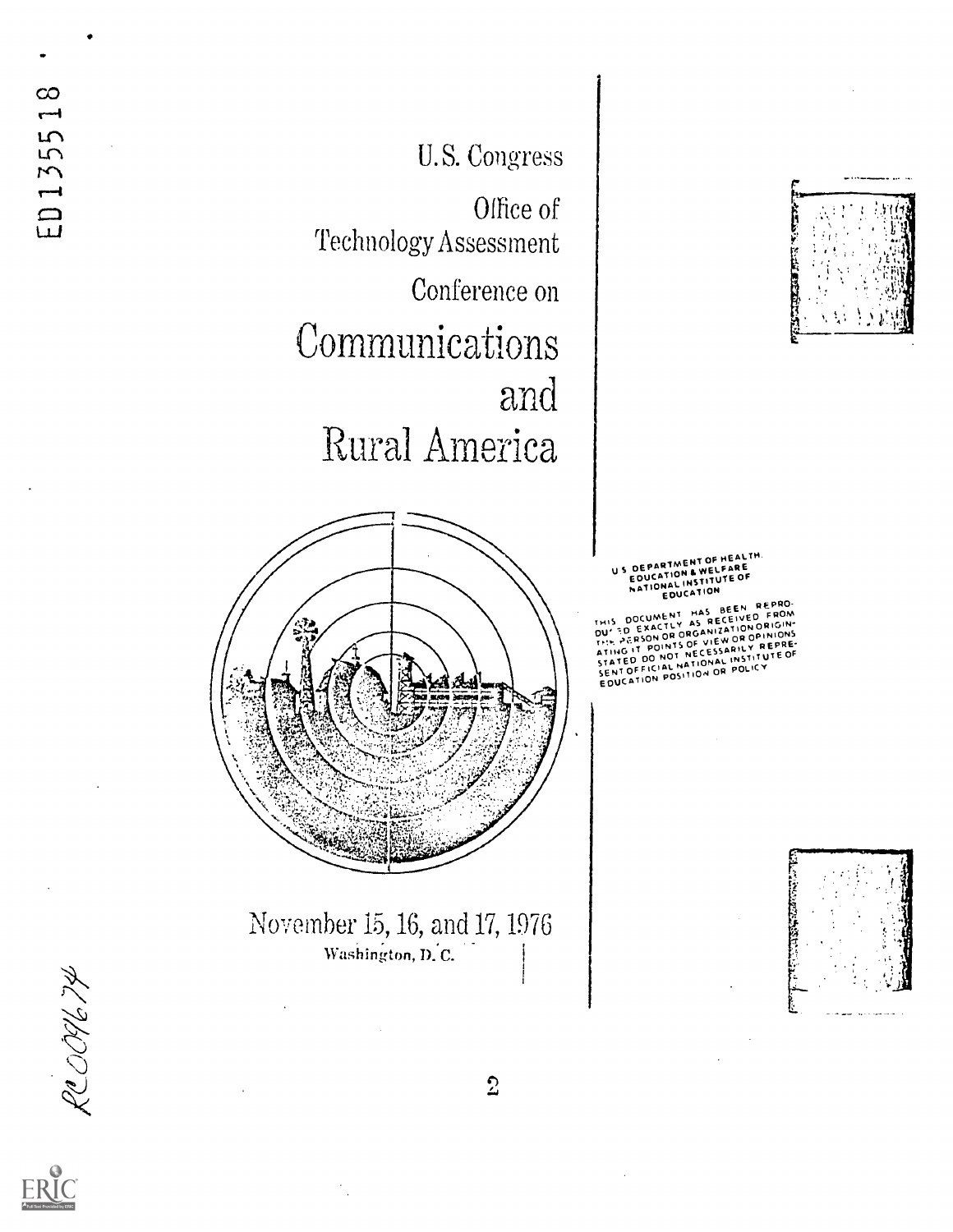,,!.:" ,

# Communications and Rural America

#### Purpose

In April 1976, the Office of Technology  $\Lambda$ ssessment (OTA) of the U.S. Congress issued a staff report entitled The Feasibility and Vallee of Broadband Commanications in Rural Areas. The purpose of the conference is to extend this effort by:

- Considering a broader range of communications technologies which might be used to meet rural needs.
- Further examining the question of whether system demonstrations aimed at achieving economic viability are needed and if so, identifying the kinds of demonstrations which might be undertaken.
- <sup>o</sup> Further examining whether rural interests have been adequately considered in existing Federal communications policy.

The outcome of this effort will be a report incorporating the information and points of view presented at the conference.

#### Congressional Interest

The conference is being held in response. to a request for additional information on raral communications from Senator Herman Talmadge, Chairman of the Senate Agriculture Committee, as approved by the 12 member Technology Assessment Board of the U.S. Congress. Senator Pastore of the Senate Subcommittee on Communications subsequently joined Senator Talmadge in support of the conference. It is intended that the conference will be of value to the U.S. Congress in its deliberations on communications policy.

## Conference Dates and Organization

The conference will convene for 3 days, November 15-17, 1976, with about 60 invited participants, For the first 2 days, participants will be equally divided among three panels which will meet in parallel. Each panel will concentrate upon a specific topic addressed in the OTA report as follows:

- Panel 1. Rural Development and Communications.
- Panel 2. Technology, Economics, and Services.
- Panel 3. Federal Policy.

On the third day, participants from all three panels will meet together to exchange and synthesize findings and explicitly address the question of rural system demonstrations.

## Cosponsoring Institutions

The National Rural Center is cosponsoring Panel 1 (Rural Development and Communications). The Aspen Institute is cosponsoring Panel 3 (Federal Policy).

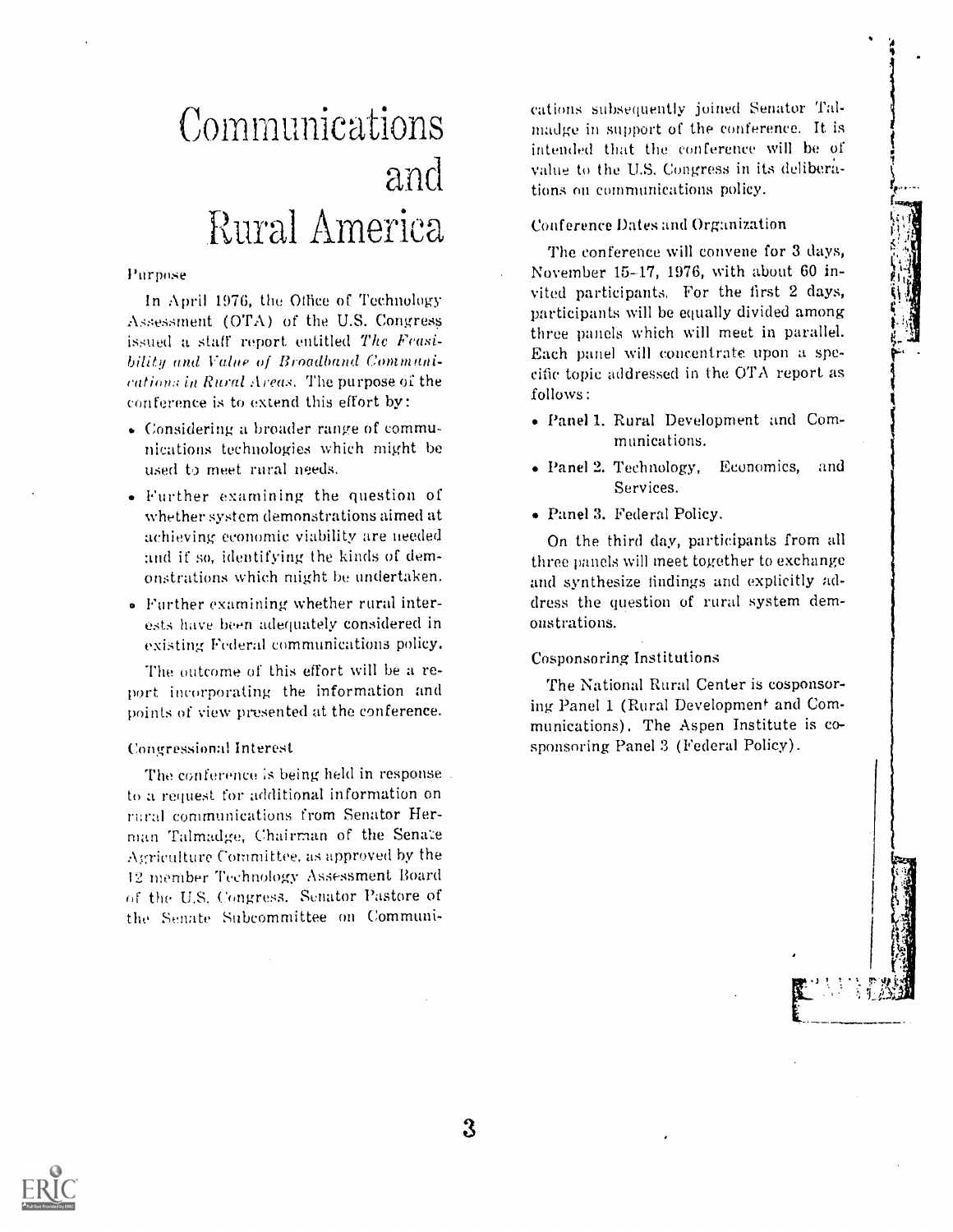## OFFICE OF TECHNOLOGY ASSESSMENT

## CONGRESSIONAL BOARD

Representative Olin E. Teague, Texas  $Chairman$ 

Senator Clifford P. Case, New Jersey Vice Chairman

 $\overline{1}$ 

Senate . House

Edward M. Kennedy Morris K. Udall Masarhusetts Arizona

Ernest F. Efollings So:ith Carolina George E. Brown Jr. California

Hubert H. Humphray Charles A. Mosher<br>Minnesota Ohio Minnesota<sup>'</sup>

 ${\rm Richard} \ {\rm S.}$  Schweiker ${\rm M_{\rm R}}$ Pcnnsylrania

Marvin L. Esch Michigan

Ted Stevens Alaska

Marjorie S. Holt Maryland

Emilio Q. Daddario, ex officio

## DIRECTOR'S OFFICE

Emilio Q. Daddario, Director Daniel V. De Simone, Deputy Director

| ٦            |  |
|--------------|--|
| i<br>Sa<br>э |  |
|              |  |
|              |  |
|              |  |





A.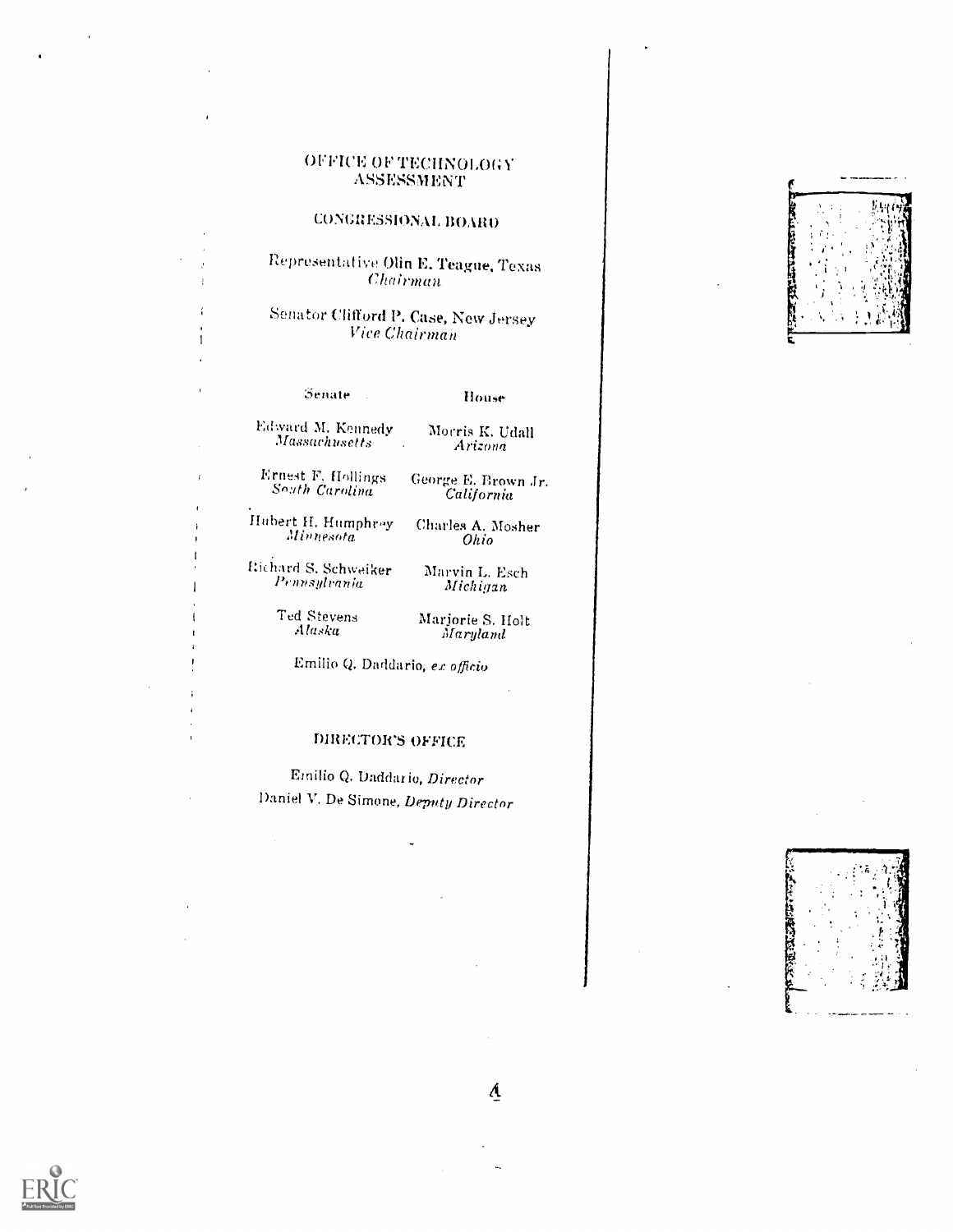Pane 1-1

!k,.!1%PiiA,;1) ,HMMUN:CATlONH VOk !WM!, l4NKLOPMENT? Yes my but we will need a marketing concept. A paper tor discussion by Calvin Kytle Associates Washington, D.C.

No one familiar with the history of cable television can seriously quarrel with the thrust of what the Office of Technology Assessment calls its "preliminary evaluation' of the feasibility of broadband communications in rural areas.

Indeed, one can only applaud the OTA report for its idealism and be grateful for its recommendations. Its virtues are two-fold: (1) it brings together in one place all the important arguments for the strategic use of new  $\mathbb{L}_{\mathbb{Z}^n}$ communications technologies for rural development; and (2) it posits a systems approach as the only economically feasible way of putting these technologies into service to meet the diverse needs of rural populations. To be sure, the same rationale has been advanced for some years by a number of futurists, and at least on HUD-sponsored experiment, Peter Goldmark's "urban village," is attacking the notion from the other end. But in no previous study, certainly no study under such prestigious auspices, has it been proposed that the Federal government mount system demonstrations as a guide to Congressional action, on a scale useful to the formation of basic public policy. Assuming a favorable Congressional reception, the report could provide fresh impetus to the communications revolution that has been notably becalmed since 1972.5

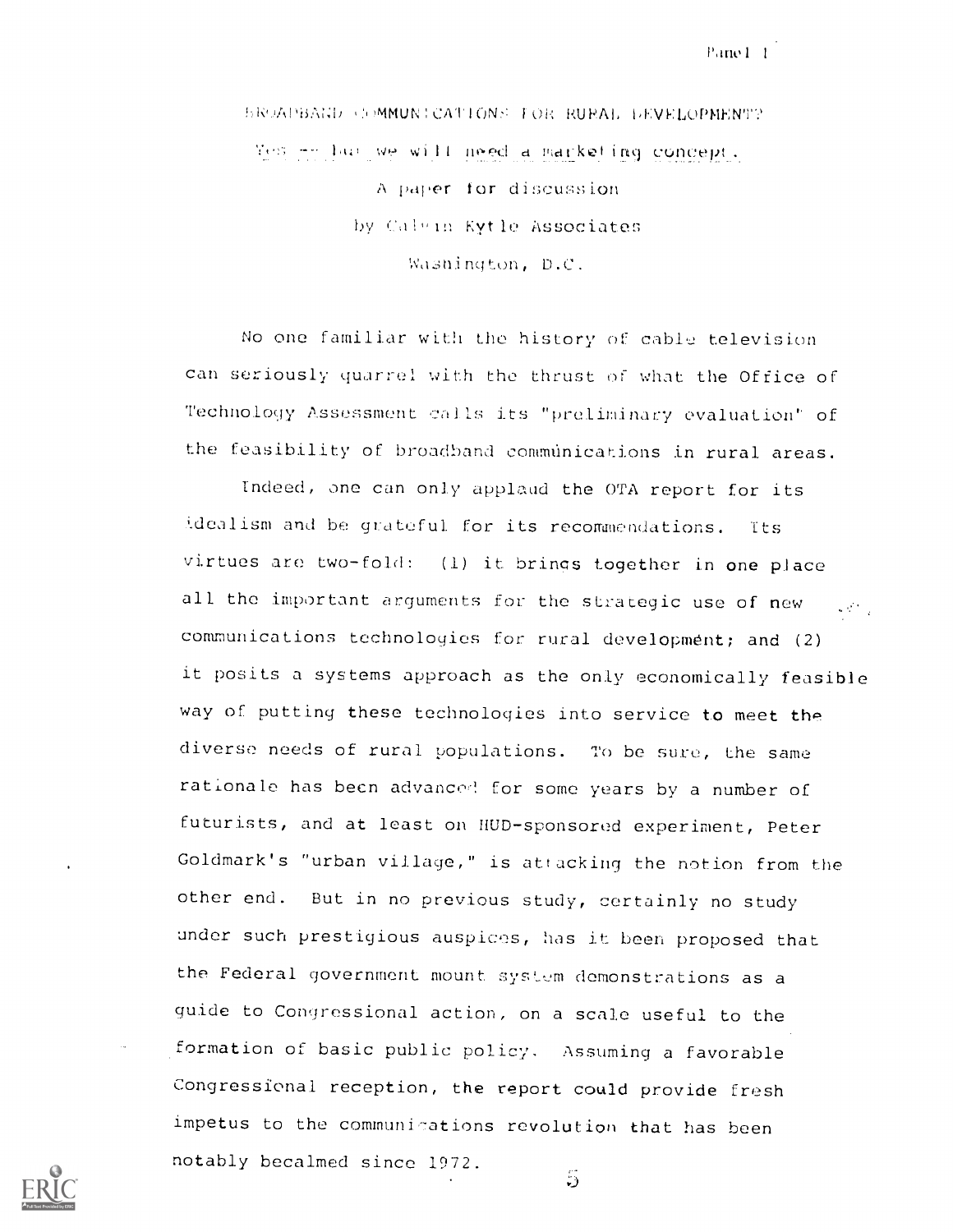have been asked to address ourselves to one of several key questions that the proposed system demonstrations would be designed to answer: "Would widespread provision of non-entertainment services by way of telecommunications along the lines outlined in the report have a significant impact on rural growth and public services and on ruralurban migration patterns?"

Our answer has to be a qualified yes. Yes, if. And though the "ifs" can be expected to accumulate, none are likely to be more crucial than the two that will have to be faced as the system demonstrations are first conceptualized. Yes, we say  $--$  (1) if the mix of these non-entertainment services and the places where they are to be introduced are . chosen within the context of a national rural policy -- an "if" that may imply the need for an even broader policy on urban growth and population dispersal; and (2) only if local residents perceive these services as important to their felt needs and as instrumental in the fulfillment of their community goals -- an "if" that presumes the existence of locally oriented plans for rural development.

These two "if" suggest two important questions for OTA's project planners. In the absence of a national rural policy, can and should system demonstrations be of significant help in building a national consciousness of the need for such a policy? Absent local plans for rural development, can the process for introducing broadband svstems be designed and carried out as a way of motivating rural residents to draft

 $\boldsymbol{\mathsf{S}}$ 



 $\sim$  2  $-$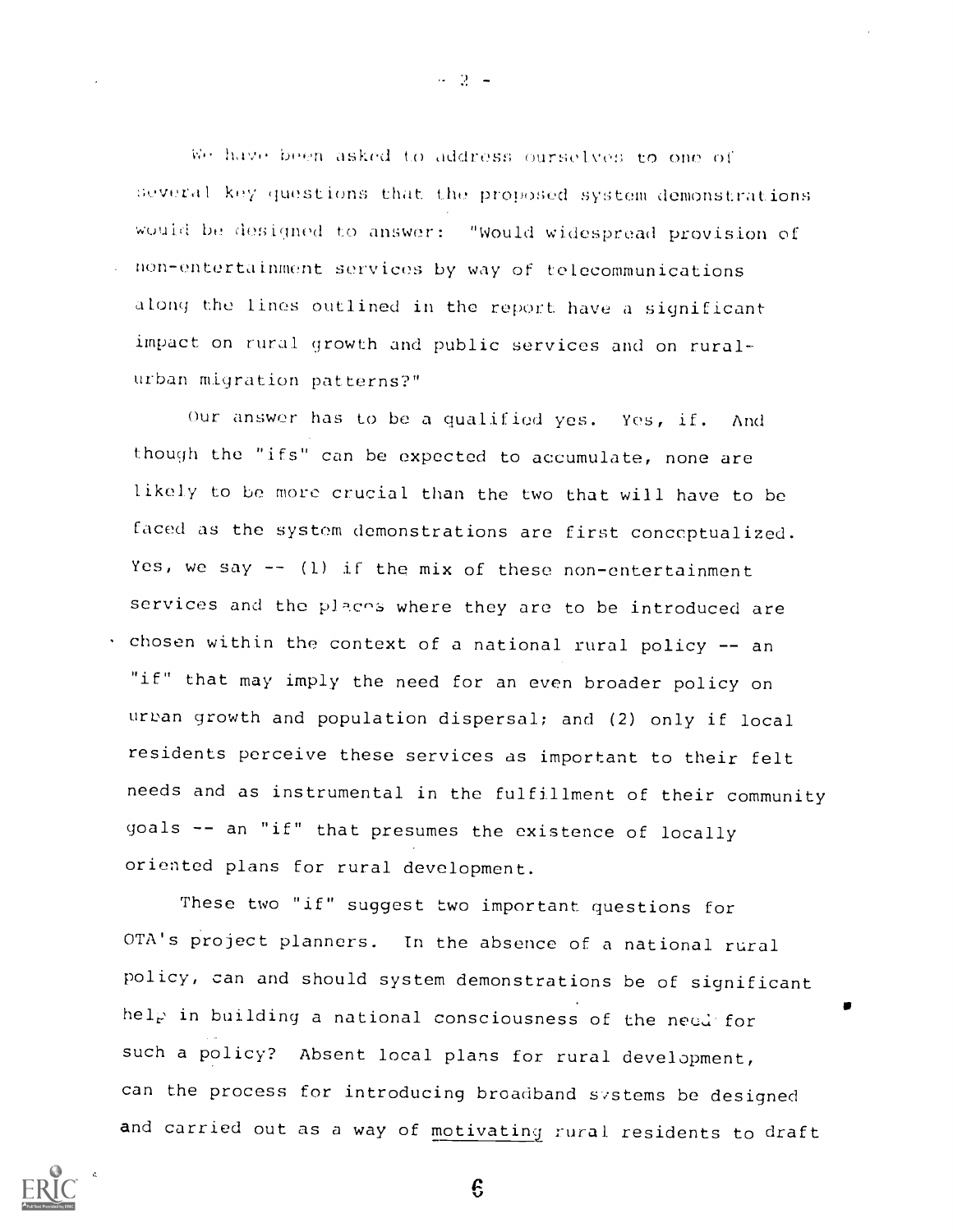such plans?

If broadband communications systems are to serve more than some vague goal of "growth", the answers to both these questions must be yes.

Similarly, we submit that the successful consumation of OTA's thesis will depend how those questions are answered. If the answers are other than yeas, the very values that now attract so many millions to the countryside will not be preserved; and the presumed objectives or rural development - a higher standard of living and an improved quality of life for rural Americans -- will be lost.

\* \* \*

The appeal of rural America has apparently grown in inverse ration to the average American's decreasing affection for big cities. The evidence is not only in the. census figures cited in the OTA study\* but in the findings of a profusion of recent polls and surveys, the latest of which comprise a TV message from Atlantic Richfield. Reporting on 50,000 responses to ARCO's request for "thoughts on life in America by the year 2076." actress Lee Remick drives the point home: "Nearly three-guarters of you say you want a slower-paced life in a rural environment."

7



 $- 3 -$ 

<sup>\*</sup>Between 1970 and 1975, a net of 1.6 million persons moved from urban to rural areas, reversing the historic migration pattern.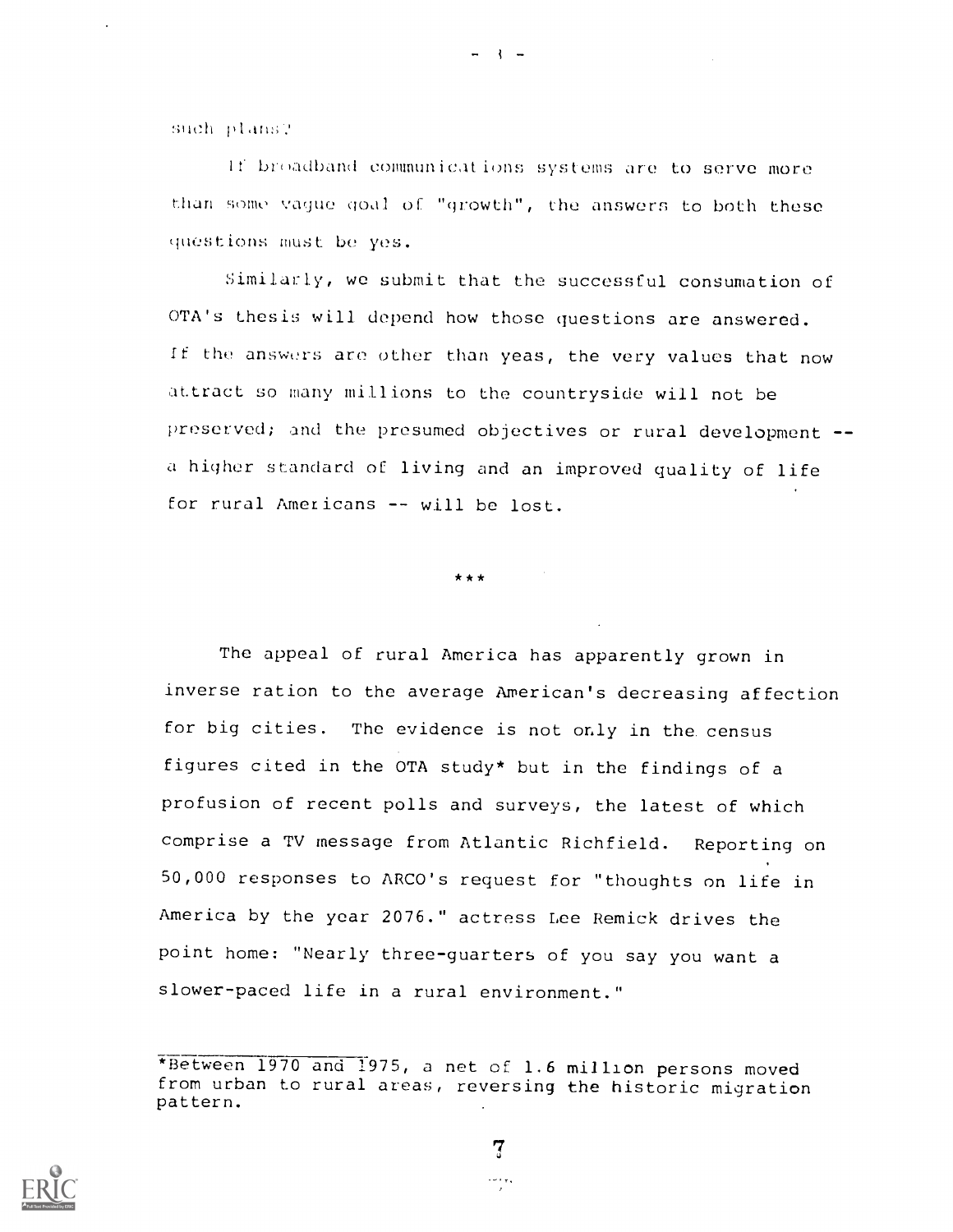Although for Some times a the exodus has created a cerihous shrink ope of the tax base, the new trend is generally viewed as encouraging, as something that can only be good for the country as a whole. Continuing migration, it is said, will relieve the congestion in metropolitan centers and at the same time bring more money and more opportunities to people who have traditionally been several tributaries removed from the economic mainstream. As the trend has grown, so too has the conviction that advanced communications systems can be used to accelerate it.\* By providing a vast array of commercial services -- teleconferences, data gathering, document exchange, meter reading -- more businesses can be persuaded to decentralize and relocate; through a combination of entertainment and personal services (teleshopping, banking, home security, and so on), the newly migrated employees and their families can be made happier and less inclined to yearn for the amenities they left behind; and by substituting communications for transportation in the performance of some aspects of health care, job counseling, education, law enforcement, and the like, the additional public services required can be met without excessive strain on local treasuries. Few persons doubt the ability of the new tech-



 $\frac{1}{2}$  ,  $\frac{1}{2}$  ,  $\frac{1}{2}$  ,  $\frac{1}{2}$ 

<sup>\*&</sup>quot;In conjunction with transportation, telecommunications has enabled business and industry to locate nearly anywhere.... These same forces could, to some degree, give families an option to move away from highly congested urban centers an option whose exercise may increase with continuing improvement in the quality and capacity of communications links." The Changing Issues for National Growth, the 1976 Report on National Growth and Development, the U.S. Department of Housing and Urban Development, May 1976.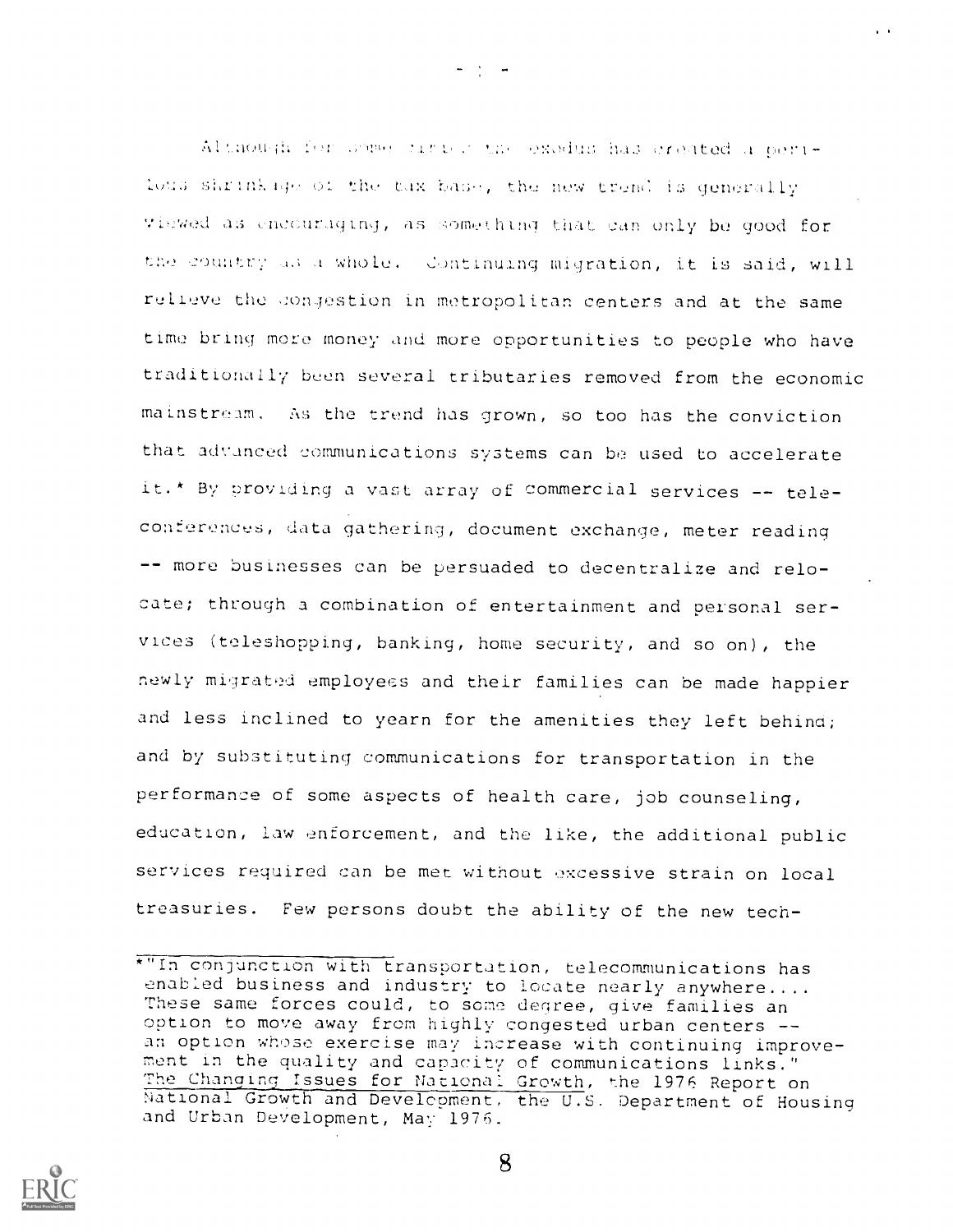melogies to deliver as premised, although almost everybody wonders how their high capital costs can be financed. The most common concern seems to be whether the technologies can be made operative before the next energy crisis, which is sure to come and which, under accelerated programs of urban conservation, might bring a sudden end to rural immigration and trigger a movement back to the inner cities.

 $5 -$ 

There are, of course, other concerns, among them the uncertain impact of such technologies on human sensibilities, lifestyles, and social relationships. The pivotal question, however, may be the effect that uneven distribution of the new rural populations -- concentrated in the areas that the new technologies have made more accessible and more attractive - would have on the rural environment. ("Would then," we might ask Ms. Remick, "the environment still be rural?") A few figures will make the point. On May 1, 1976, the U.S. population totaled about 215 million. Despite the much publicized decline in the birth rate, population is increasing at the rate of  $0.8$ percent, or 1,700.000 persons a year. For the past few years the fertility rate for American families has been slightly lower than that necessary for population replacement -- about 1.8 children per family. There is much doubt, however, that this rate can remain constant, since fluctuations in fertility rates seem to parallel the business cycle. Still, assuming that it does remain constant, and that present legal and illegal immigration rates are maintained, U.S. population will reach 282 million by the year 2000. It will go on growing indefinitely



 $\mathfrak{S}$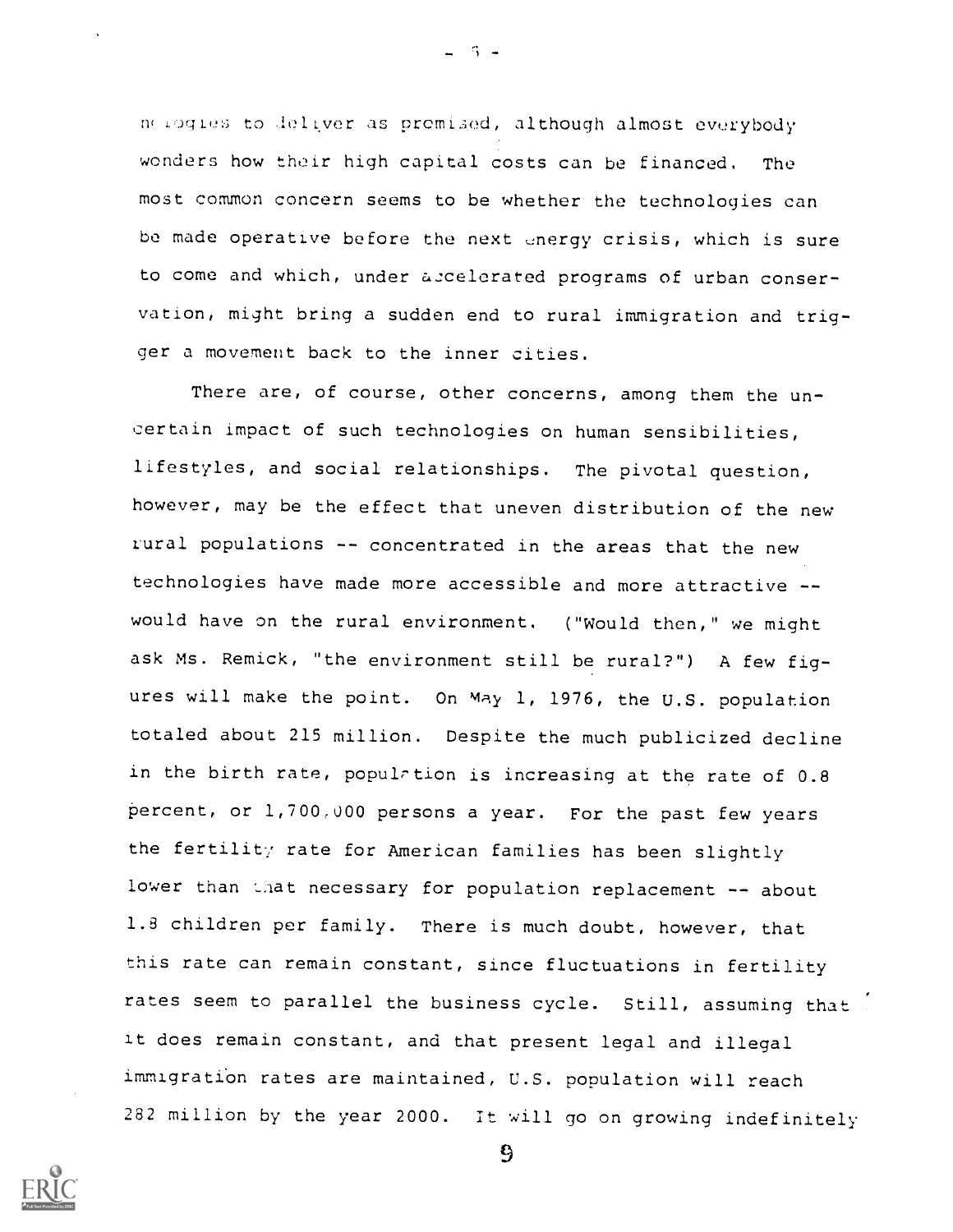after that. Under the most favorable circumstances, our population could not be stabilized until the year 2025.

Computers are yet to calculate the toll these increased numbers -- an estimated 67 million more persons during the next 25 years -- will take of our non-renewah. environmental resources. But the challenge to communications planners would seem to be plain: to make communications an instrument not merely for accelerating rural growth but for channeling it into areas best equipped to support it.

Planners must also take into account the no less pressing reality that as yet there has been no swelling demand for the fabulous non-entertainment services broadband communications systems have to offer. Scientists and technicians seem to be enchanted by the prodigious capacities of their inventions, and a growing cadre of public managers is excited about the prospect of using them. But at present the consuming public seems to be, if not bored by announcements of new miracles, quite content with the daily miracles they live with. Told that a full-range, interactive communications system could supply a limitless number of channels; that it is capable of doing anything that can now be done by the printing press, radio, TV, the telephone, and the computer; and that it has the unique capacity to do all these things instantly and with infinite abundance, the average American says okay, so what else is new, and turns back to "All in the Family," the yame of the week, or "As the World Turns." So far, the only profitable service CATV has been able to sell

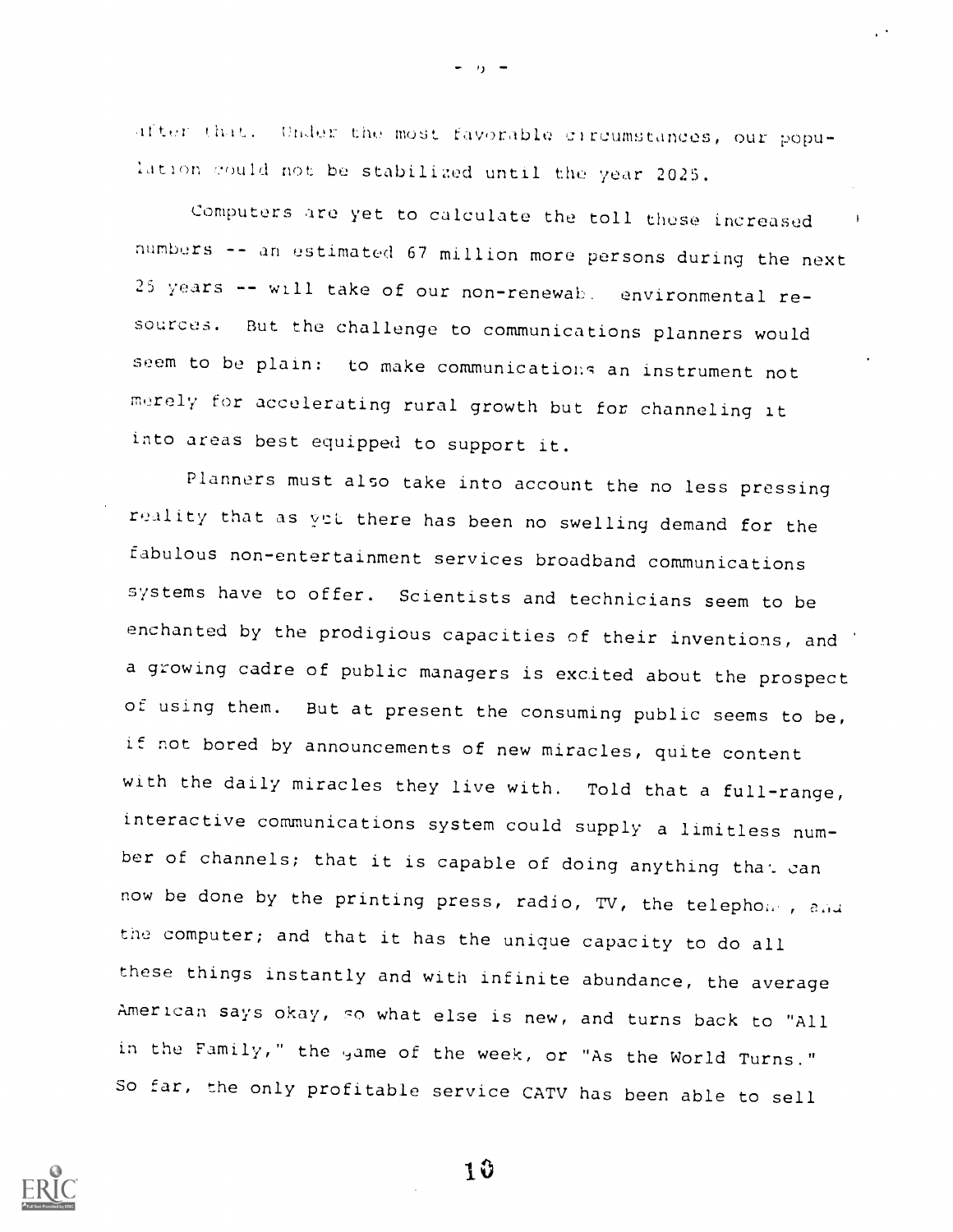in rugal areas has been the delivery of the usual TV fare to areas r.hat theretofore either had very poor TV reception or no reception at all. In urban areas, whore high rises and skyscrapers often interfere with over-the-air signals, cable owners have successfully marketed the delivery of an improved picture, plus special programming via pay-TV. The benefit most generally acknowledged by cable subscribers is that they have a wider 2hoice of old movies; among pay-TV subscribers it is the opportunity to see newer movies and sports events that the networks are prohibited from carrying. What sells -- that is, what has been selling -- is promise of more or better entertainment.

It should also be borne in mind that the audience for serious public affairs programs has been no greater, no more intense, on cable-TV than on over-the-air TV, where as is well known it has remained at a low and remarkably steady level. Clearly, if there is to be any broad support for the investment of public funds in programming for minority interests, or in the delivery of public services through exotic uses of the fibreoptic cable, the American 'taxpayer will have to be convinced first that such an investment will have a measurable effect on his family's health, education, career aspirations, and recreation needs. He will, moreover, have to be persuaded that the cable can deliver these services in some fashion superior to existing delivery systems. Such awareness is not likely to be achieved through a system demonstration whose design does not include a marketing function as a major com-;7onent. $11$ 



 $-7 - -$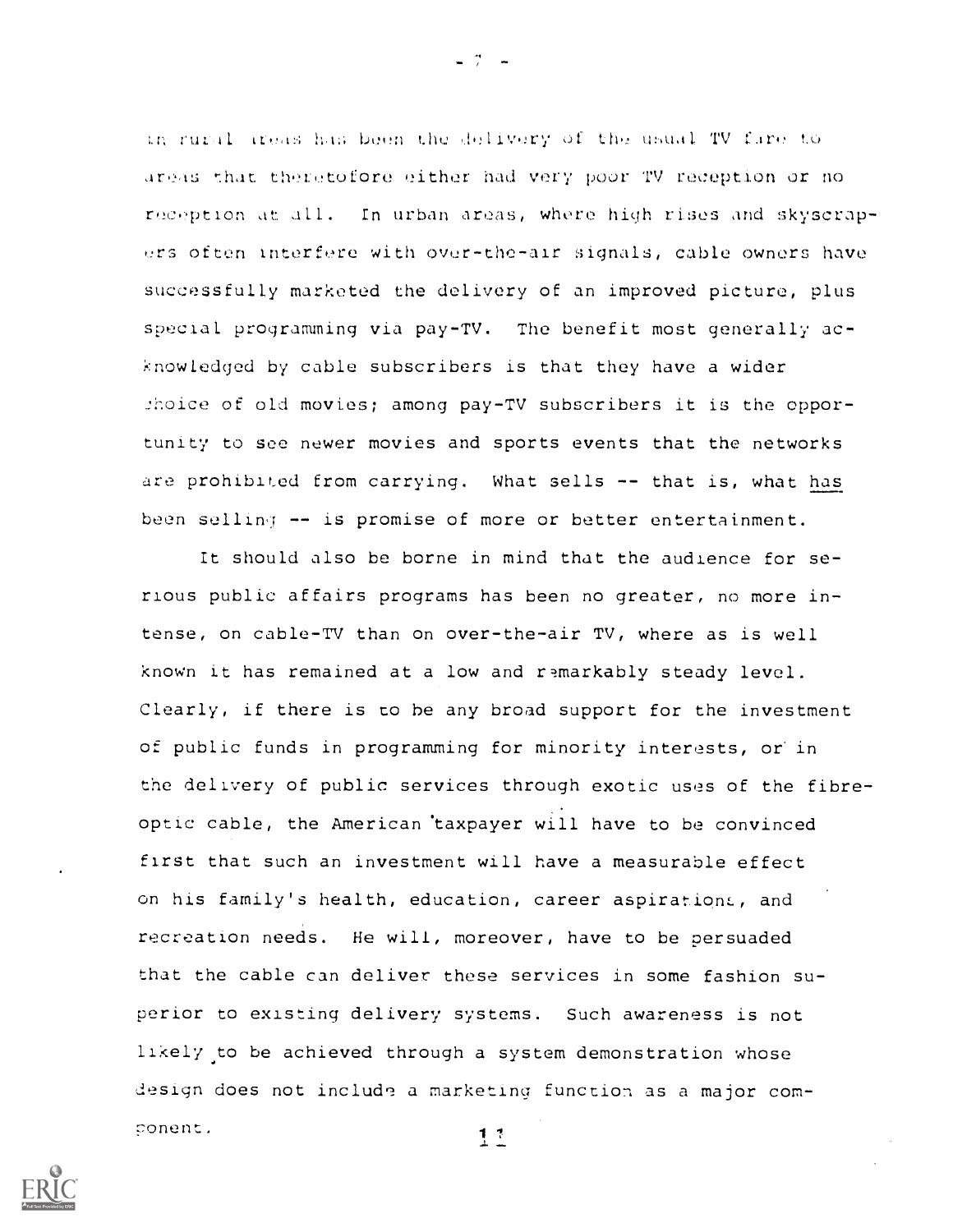However, this need for marketing - call it, if you will, a need to educate policy dcveloper and the public alike - is not limited to this issue. Earlier we suggested the need for developing support for sound rural policies. As we look at problems facing a nation - energy, transportation, growth and no-growth, the environment and land-use we seem to be at a point in our history where a profound and major public education effort is required as a precondition of progress toward virtually any of the goals that Americans say they want. Now, in societal terms, communications is first and foremost the process by which facts and feelings are shared and public policies shaped and fulfilled. Therefore, the value of expanding broadband communications services in rural America will be diminished significantly, if not eroded entirely, unless the effort proceeds with as much concern for how the technology can help people shape public policy on the crucial issues of the future as for the cost/benefit ratios of meter reading, hospital visits and security systems.

\* \* \*



 $-$  H $-$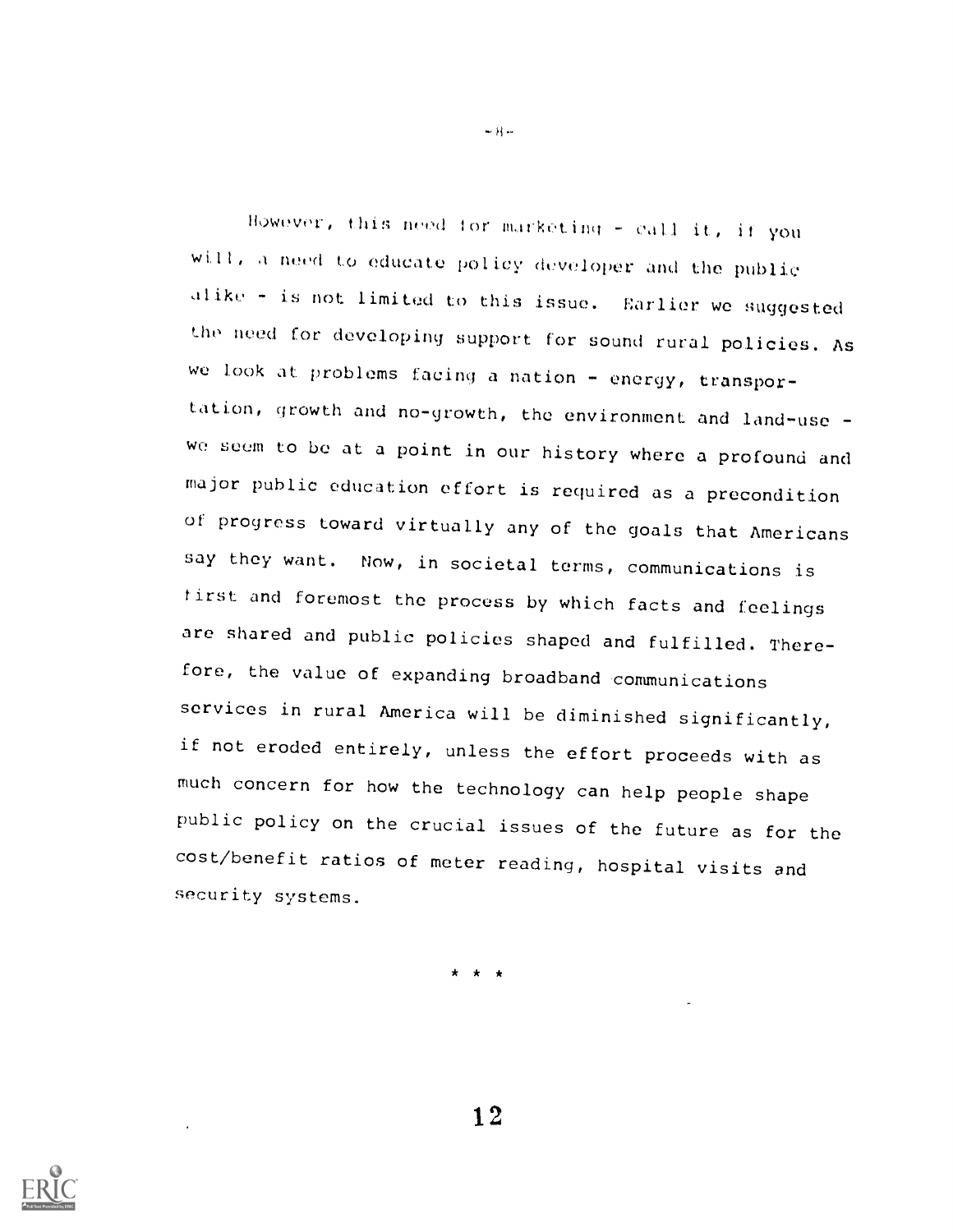At root, the fact that America is still some years removed from being "a wired nation" derives from our failure to resolve a familiar issue in American economic history. Shall we progress by "muddling through" or by orderly plan?\* Should broadband development be left to the forces of the free market or should it be guided and controlled by agencies of government? Regrettably, the debate so far has proceeded along either-or lines, as if private and public enterprises are mutually exclusive.

 $-9 \pm$ 

The strongest case for leaving development to the free market was advanced in the 1972 report of the Sloan Commission.



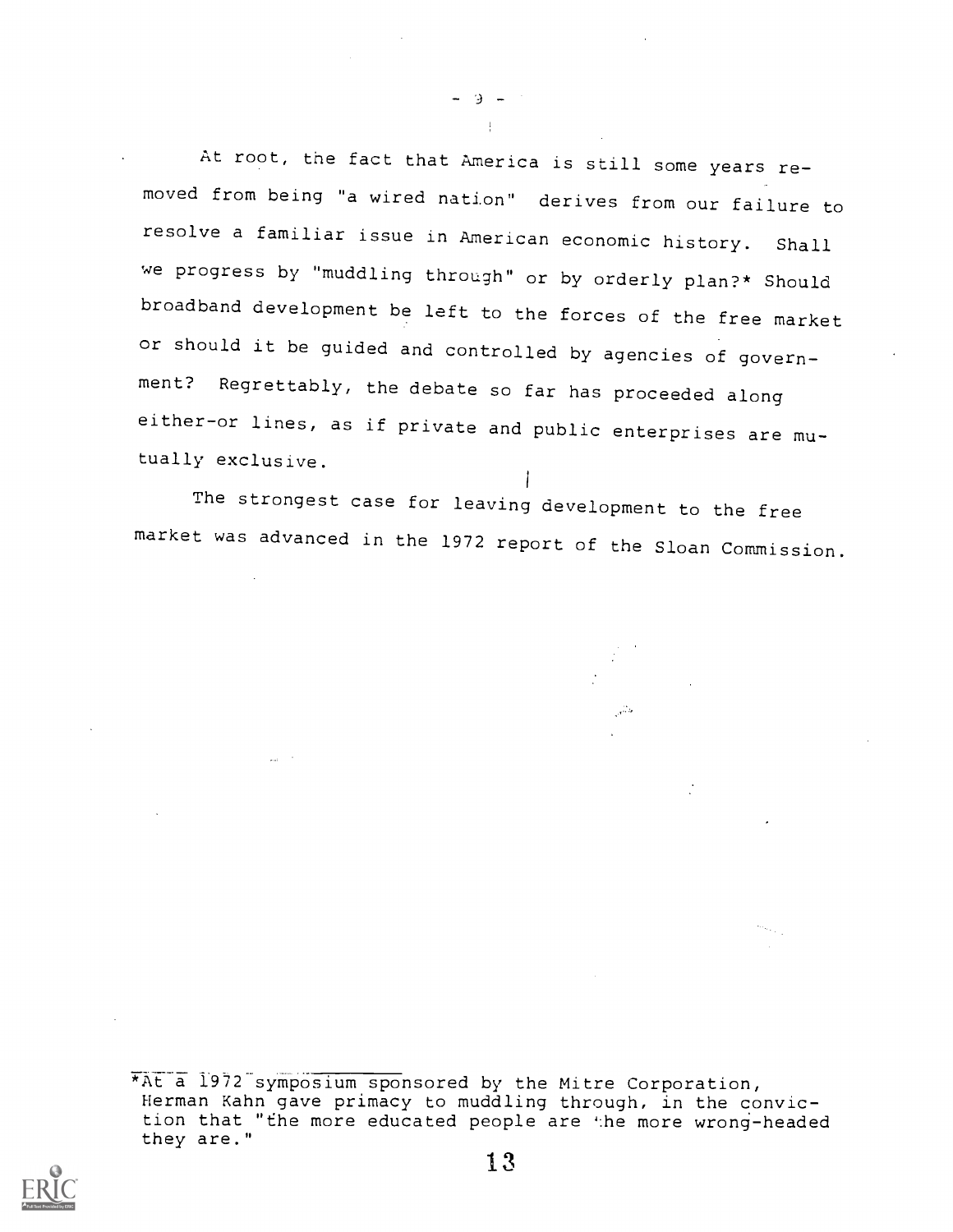It concluded that cable should be allowed to grow "as conventional television has grown: on the basis of its accomplishmeats," an argument that has heavily structured all subsequent discussion. And if what counts are statistical averages, business success stories, and popular acceptance as measured at the cast register, the argument can be telling. In his popularization of the 1970 census, The American People, E. J. Kahn, Jr., reports: "...television was not even a subject of inquiry until 1950. By 1970, however, the medium had become so prevalent that the Bureau had already begun to consider dropping it from consideration. By then, 95.5 percent of the housing units in-the United States had television." In industry terms, the medium's rise to dominance was even more meteoric; it took only 15 years to achieve what advertisers' consider 100 percent saturation. By March 1976 there were 115.9 million TV sets in 68.5 million U.S. homes.

Growing "as conventional television has grown" has nevertheless left some sizeable pockets. There are still almost 5 million U.S. households with no television receivers. More than 22 million households receive only four or fewer signals, a number that the FCC considers less than "adequate." In rural areas, 1 million households receive no ' levision service, an additional 2.4 million get one relatively poor signal, and a total of 6 million get two or fewer signals. These figures prevail despite the fact that cable-TV has penetrated 1900 areas outside the reach of conventional television and brought TV to a total of 7 million rural subscribers who theretofore



 $-10 -$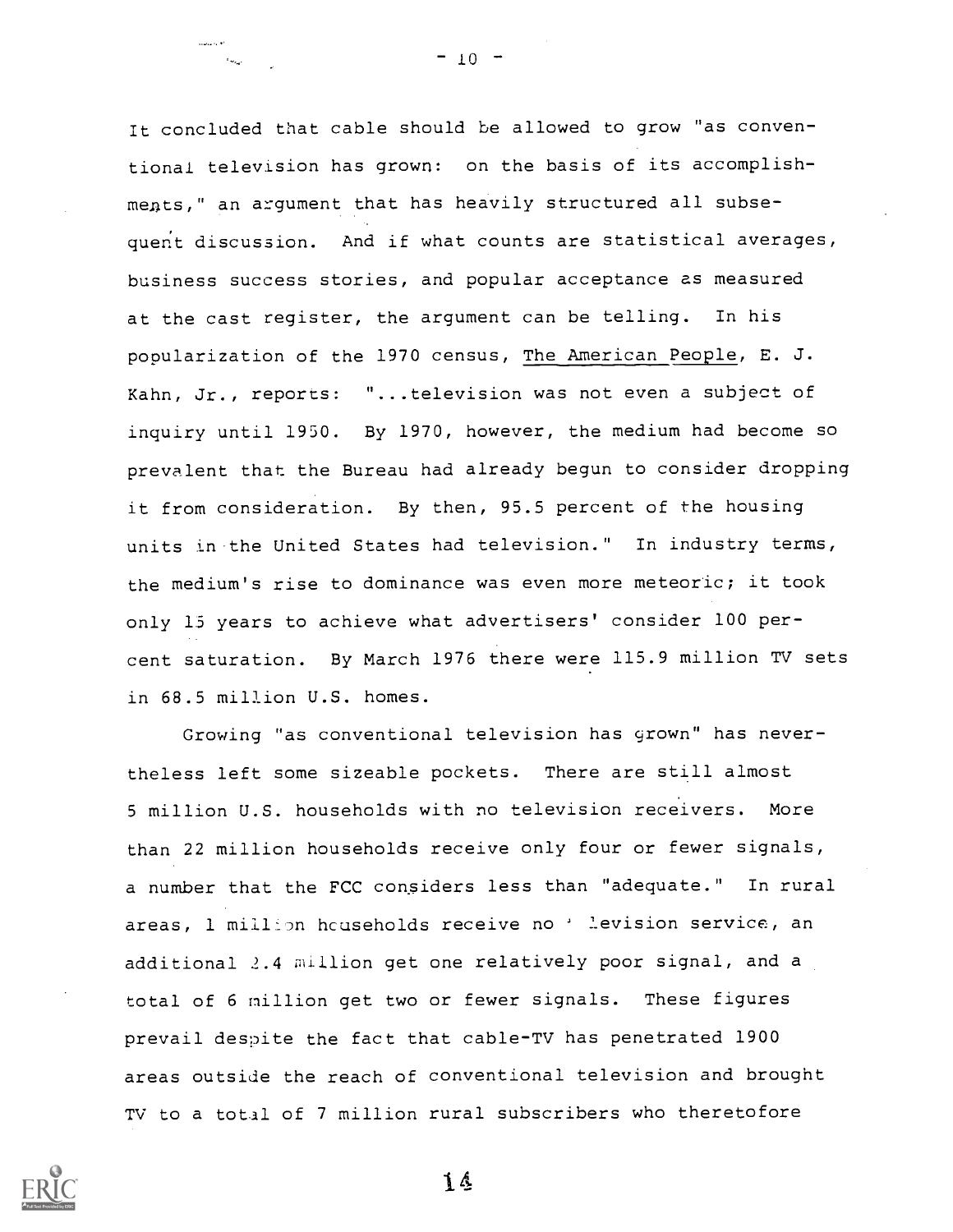were either entirely or markedly deprived.

Everything we know about private enterprise tells us that it works only where profit is commensurate with the risk. Plainly, some needs of the poor and of the geographically isolated cannot be met at a profit, a fact that the Federal government has recognized programmatically since the New peal. It is the rationale for rural electrification, for public housing, and, qualifiedly, for the interstate highway system.

 $-11 -$ 

The OTA report says implicitly that development of broadband communications in rural areas will have to be planned and that it will have to be financed through a combination of public and private funds. It suggests further that pricing policy will have to be based on a clear distinction between social objectives and economic objectives. But the report deals only superficially with the criteria for community planning of the systems that will meet these distinctive objectives. Further, it virtually ignores the need for a marketing strategy to promote citizen involVement in the planning process.

Which leads us to sound another cautionary note: Broadband communications can help rural development only if we keep brightly in our foreconscious that communication is not merely hardware, not merely the links by which sight and sound are transmitted and received. In the human society -- and most particularly in a free society -- communication is a not altogether predictable process by which people relate to one another and to the institutions that are supposed to serve them. Most of our problems in communications are not technical. They are

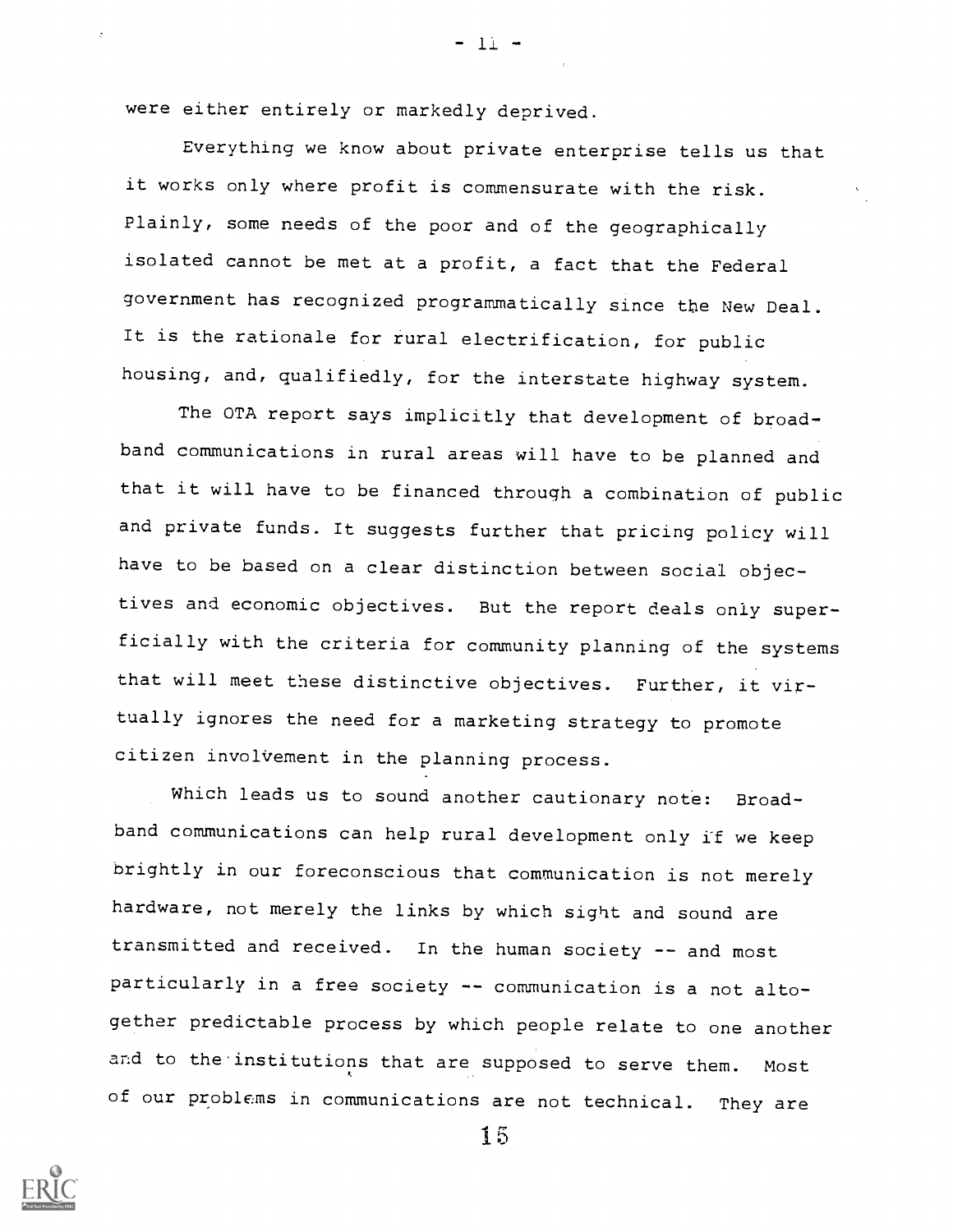at base not even problems of money. Communication problems are essentially psychological and political problems. To the extent that they are dealt with institutionally they are management problems.

It is this important consideration that the OTA report seems to have neglected and to which the rest of this paper will be addressed.

\* k \*

"Broadband communications systems," says the OTA report, "will succeed or fail to the degree that their characteristics match the varying needs and economic considerations of each rural area in which they are located." Agreed. The reperties, however, very sketchy about the kinds of local institutional arrangements that will be required to plan, build, and operate the systems. Community planning units are referred to but not described. The relationship between community planning units and owner-operators isn't even touched on. Presumably this relationship will vary depending on the nature of the ownership, which itself will vary according to the nature of the county -private entrepreneurs in Turnaround Acceleration counties, rural cooperatives in Turnaround Reversal counties, and local governments or subsidized private industry in Declining counties. But is community planning to be subsumed under the owner/operator? Or wil. the planning unit function independently but only until such time as an owner/operator can be found to take over? Or will the community planning unit, once the system is planned,



16

 $-12$   $-$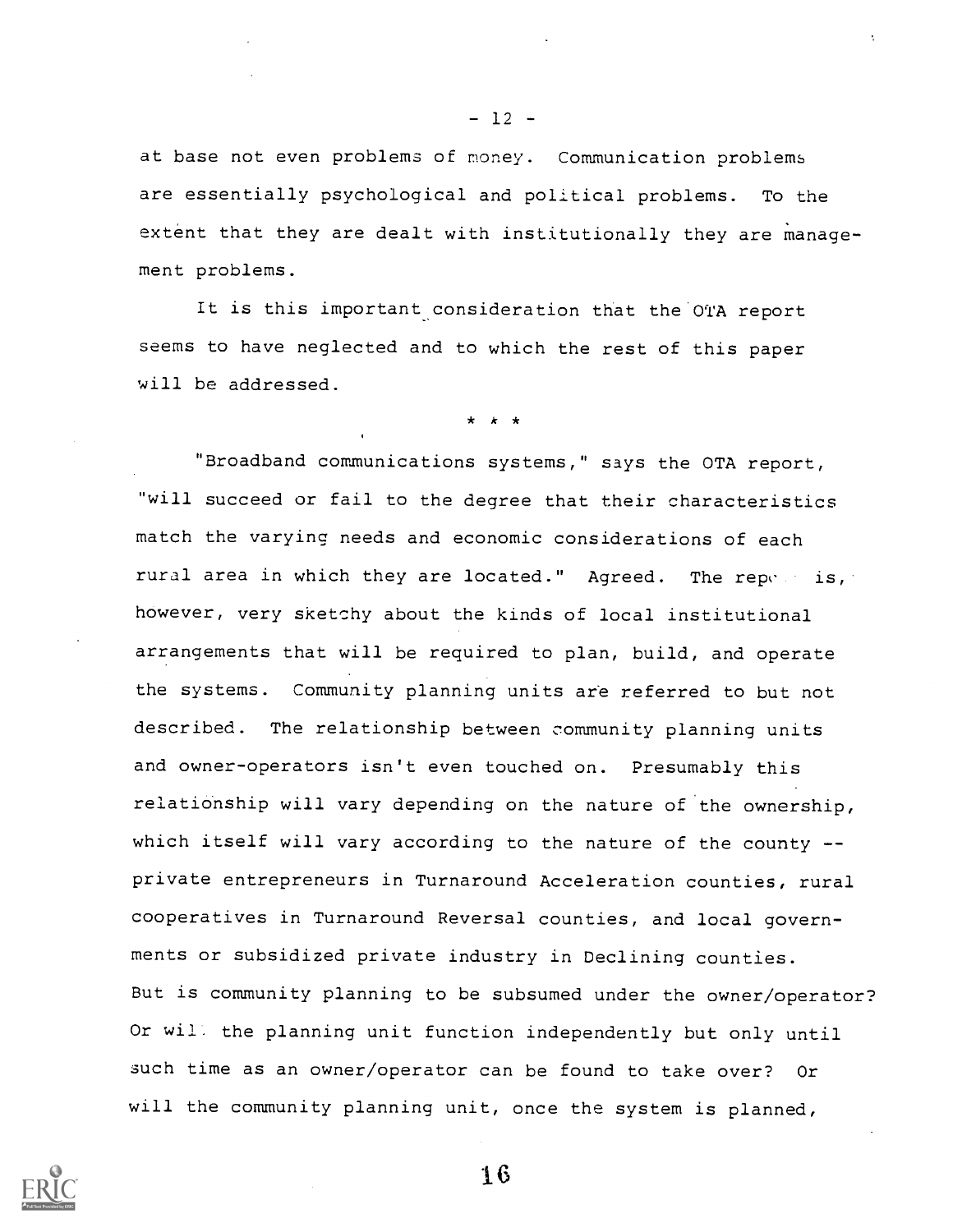be converted into a community board to which the owner/operator relates contractually as a manager? The report doesn't say. The conceptual problem, of course, is with the word, "owner." Whoever owns an enterprise also controls it (or at least thinks he does) and throughout the OTA report there is the tacit assumption that control of the systems will be shared.

Our point here is not to argue necessarily for one form of ownership over another but for whatever form is most likely to guarantee that every system is tailored and operated to meet expressed community needs. It strikes us that of all existing forms of economic organization the monprofit cooperative -with its traditionally strong emphasis on membership participation and its proven readiness to serve customers that private entrepreneurs won't -- is best suited for purposes of the demonstrations.\* Still, we feel instinctively that the varied mix of services, programs, clients,and technology projected in the OTA concept may in actuality argue for a brand-new kind of organization -- one in which a desirable balance between private incentive and public service is established and maintained through a quasi-public federation to which many different kinds of organizations belong.\*\* With this in mind, it seems premature to argue, as the OTA report does on page IV-47, that a

17



 $-13 -$ 

<sup>\*</sup>For an informal report on cooperative ownership of cable systems, see Addendum.

<sup>\*\*</sup> It should be noted that development of the more sophisticated broadband-narrowband networks envisaged by OTA will inevitably take place where first and second generation technology is already in place under private for-profit ownership. In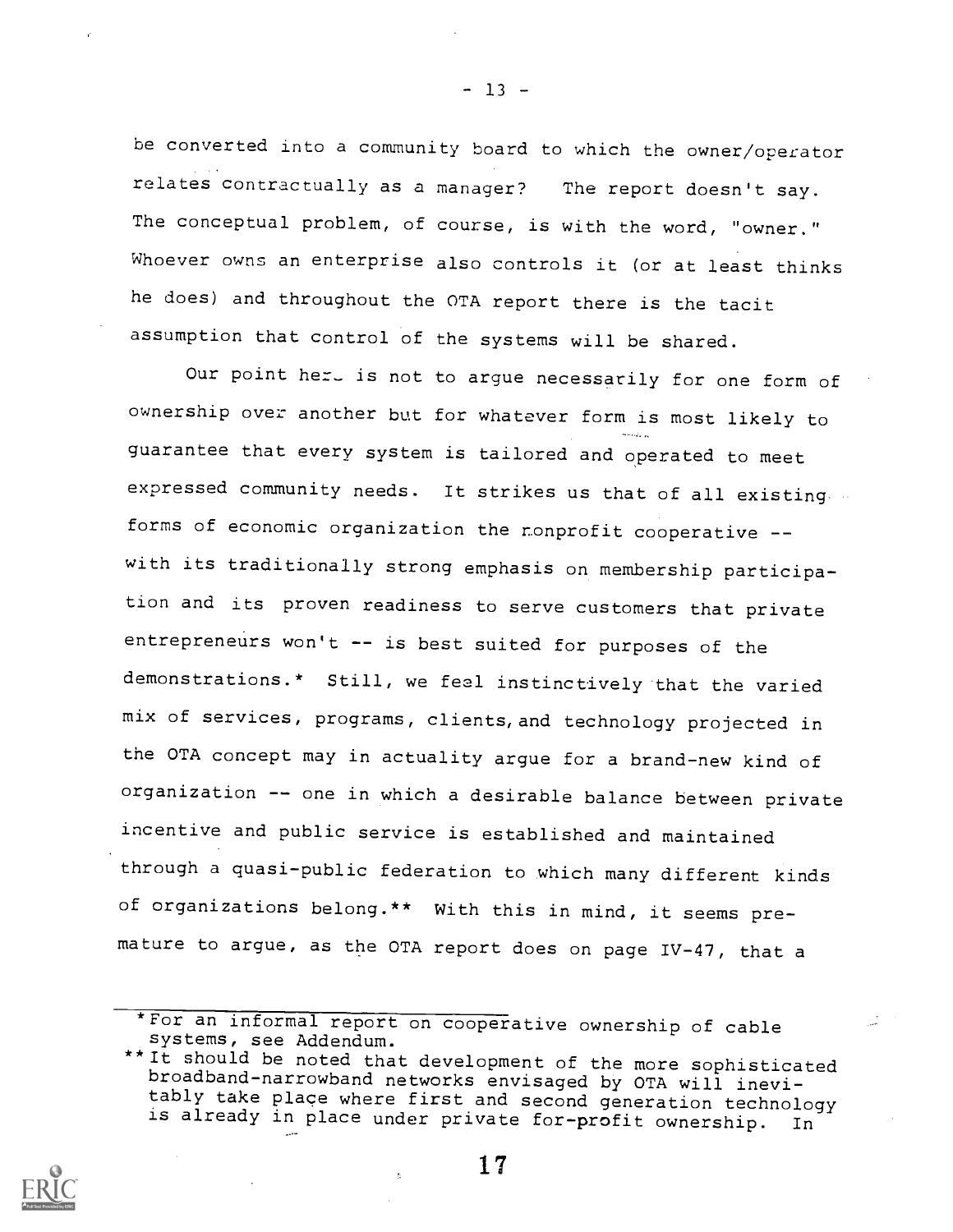common carrier concept is incompatible with common access. As systems mature, it could well be that a separation of distribution from programming would -rovide both rreer access to cable channels and a richer variely of programs.\*

Bur: to repeat ourselves, our main concern is that there be built into the project design an opportunity for a communitywide learning experience. The OTA study says it rerhaps too timidly. We think it imperative not merely that the systems "match the varying needs and economic conditions" of the particular communities involved but that these needs be defined participatively by the citizens of those communities. If only because ultimately the means will determine the end, the system must be designed to help the local community meet its own goals for development -- which theoretically should be to grow within its capacity to provide needed public services and without destroying the human and environmental values its citizens think worth preserving. Otherwise, the system, in the unlikely



 $- 14 -$ 

western states particularly, governments have found it desirable to connect with these existing systems and to augment over-the-air programming with instructional and educational TV supported by state funds. Utah, where only 1 percent of the households are served by cable, nevertheless has 100 percent TV coverage through a network of translators supported entirely by local tax jurisdictions. In Wyoming, 54 percent of the households are covered by translators and 38 percent by cable, interconnected by microwave. Source: "A Preliminary View of Rural Broadband Services," report of the Policy Support Division, Office of Telecommunications, U. S. Department of Commerce, 1973. \*According to Steven R. Rivkin, former counsel to the<br>Sloan Commission on Cable Communications, foreclosing on development as a common carrier would also disqualify cable systems for REA loans.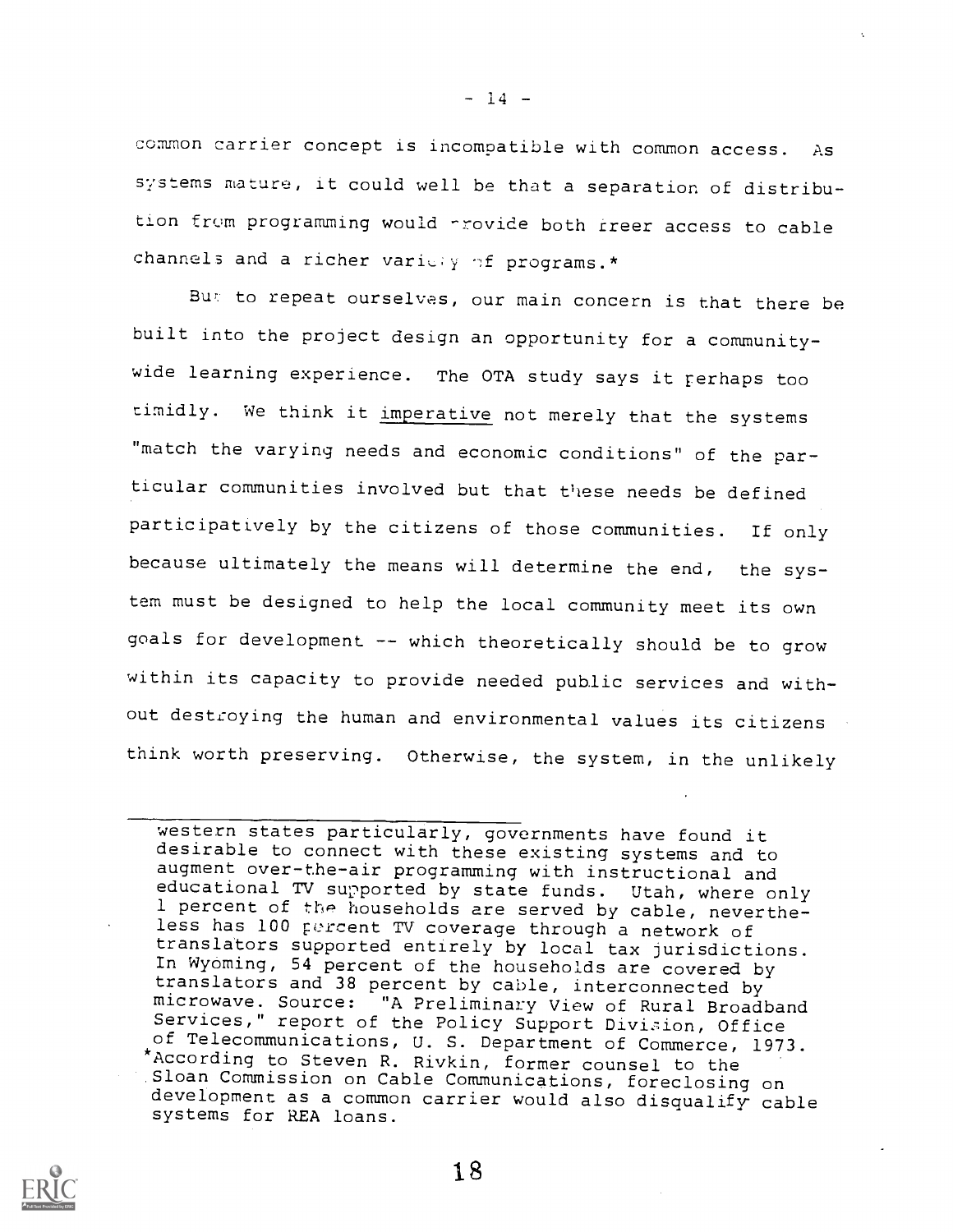circumstance that it survives its initial government subsidy, will be simply another exploitative enterprise, busily and mindlessly urbanizing the countryside. Given an existing community plan, the system must be custom-built to that plan's goals and constraints. If the community has no plan, then whoever, or whatever, is leading the system demonstration must assume responsibility for initiating one.

Thus, for the system demonstrations to succeed, a marketing function of quite special character must be built consciously into the research design. More specifically, the unresolved issues and complexities of relationships inherent in the systems concept demand that a professional who understands communications as a management function be positioned on the project staff at a level second in status only to that of the project director. We define the job in so general a way for the simple reason that there is no single word or phrase to describe it adequately. In sum, the job must embrace the functions that in other institutional contexts are known variously as public information, community organization, advertising, market research, sales, product promotion, and public relations. Whoever holds this job will, in practice, be doing what in private corporations is done by the vice president for marketing. Unhappily, we have few models for this function in nonprofit, public institutions. The failure to structure it as a distinct but integral unit of the Community Action Agency was, in our reflective judgment, an important reason that in so many communities the anti-poverty program was



 $-15 -$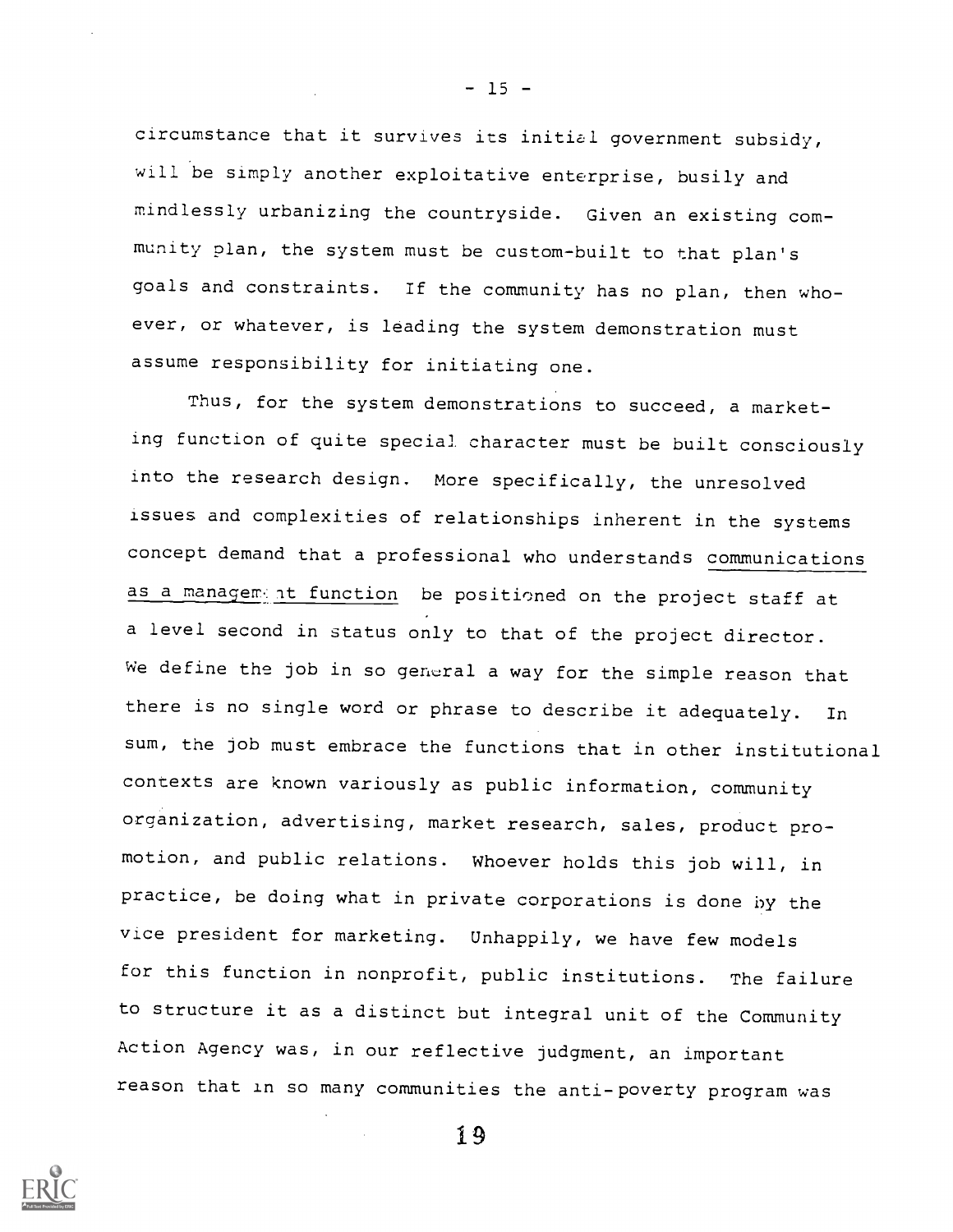frustrated. Essentially what this function does is to provide the indispensable link between research and action; no valid exercise in citizen participation can work without it.

 $-16 -$ 

This "marketing director" would be responsible, on site, for two things:

1. Building awareness within the community of the potential in broadband communications technology, presenting the array of potential services in such a way as to facilitate community choices.

2. Relating the plan to install the contemplated broadband communications system to the appropriate elements of a community development plan.

To carry out the first of these responsibilities, the marketing director will have to have the full complement of conventional PR/advertising skills. As the chief interpreter of cable technology to the community, he must first of all know enough about his subject to command the respect of the system's engineers. He must be able to work well with mass media, he must be able to write clearly and persuasively, he must be able to promote and conduct all kinds of meetings, and he must know how to stage exhibits, expositions, and video fairs. He must be able to work as much from faith in process as from a sense of desired objectives. He must, above all, be sensitive to community opinion, listening as much as talking. And he must do and be all these things as part of an overall strategy

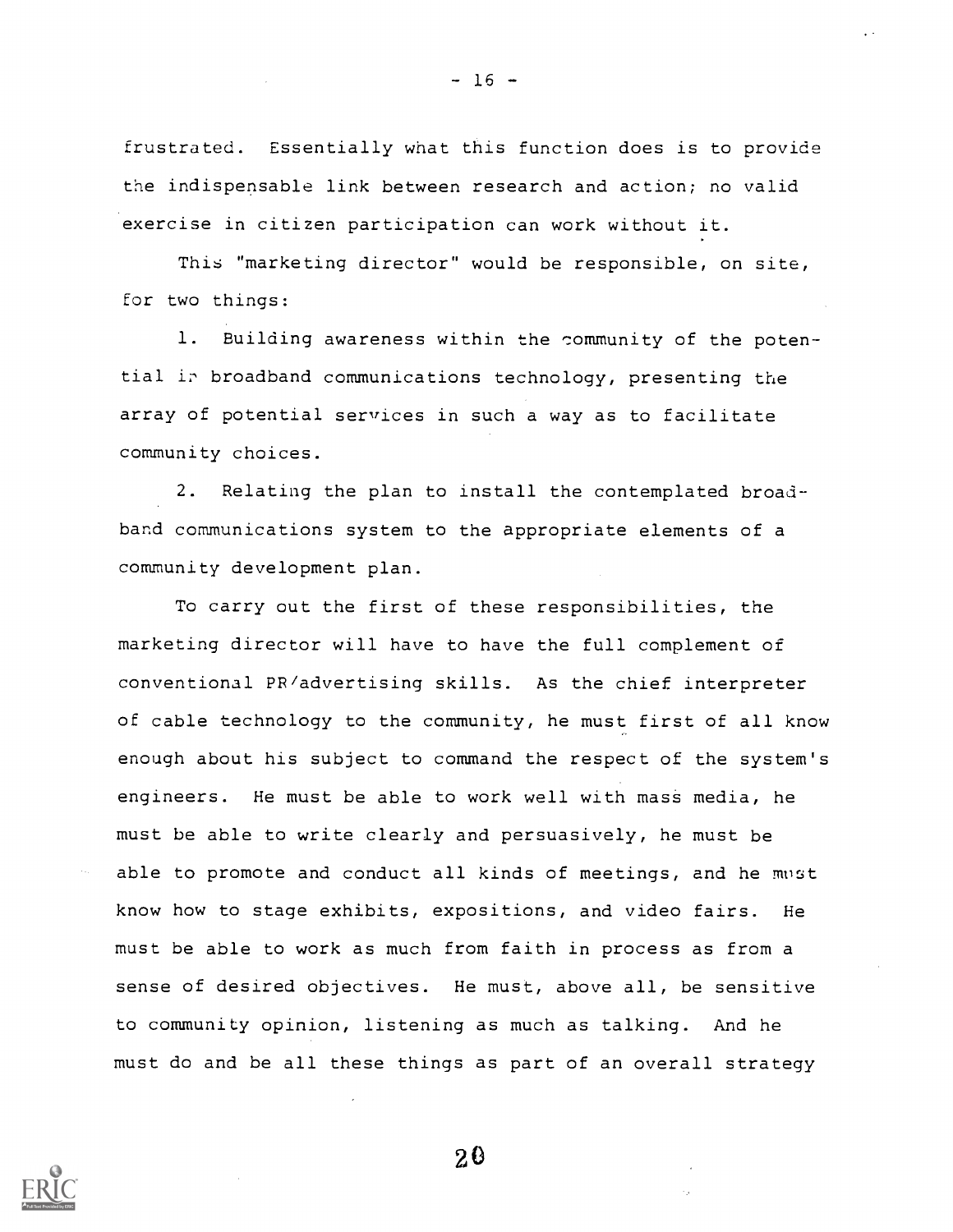to involve local people in the planning of the system itself.\* In the last analysis, only local people properly led and motivated can identify specific economic, social, and cultural programming that will permit teleommunications to expand to something beyond an entertainment medium.

- 17 -

In carrying out this seccnd responsibility, the marketing director will have to have some of the basic skills and enthus isms of the advocacy planner and community organizer, as well as those of a video freak. For long before the cable is in place he will find it important to use some of the new technologies as instruments of commanity motivation. He should be thoroughly familiar with the work of the Canadian Film Board, first with the 16mm. camera and later with the portable, halfinch video tape record. He should know what students at the Alternate Media Center at New York University have been doing in small rural communities, and be equally conversant with the experiments in interactive television in Kutztown, Pa. In addition, he will find it profitable to monitor the experiences of local chapters of League of Women Voters in the use of cable for organizing group discussions of significant policy issues. And for an insight into the social dynamics of discussion programs in rural settings, he should pay particular attention to the work of the Farm Bureau Advisory Councils in Ohio. At various times, in his efforts to excite community leaders to the potential in non-entertainment cable services, he will have occasion to use all tnese techniques, plus some of his own.

<sup>\*</sup> Encouragingly, that same ARCO survey found that "there is a<br>strong desire -- almost two-thirds -- for more individual participation in government through better communication."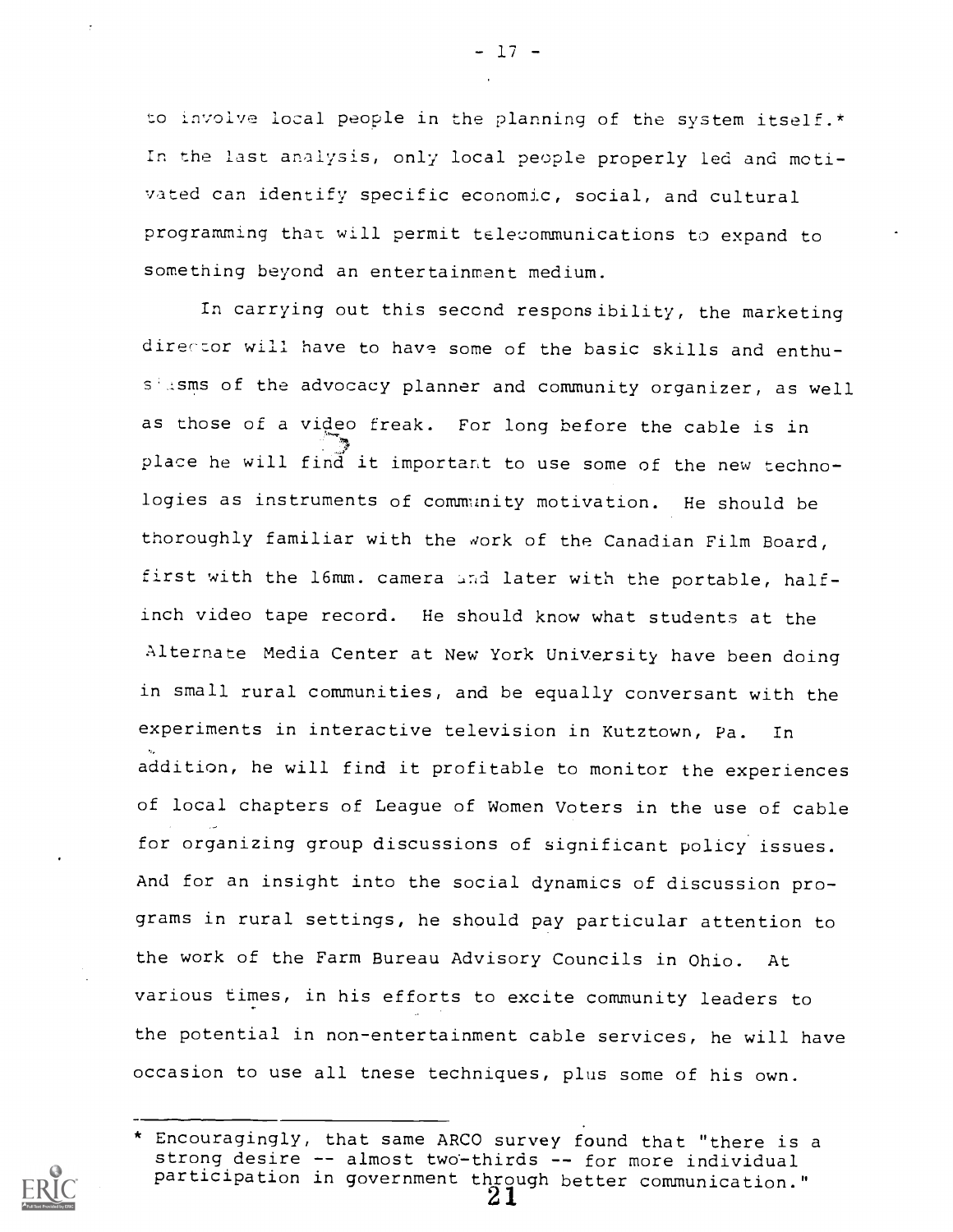The premises for a marketing concept are succinctly stated in the OTA report: "Institutional and public service use of broadband is novel and unfamiliar....A way to expose communities to the program is required....there must te a high degree of community support for the system....Without such a commitment, it is unlikely that a system demonstration will work."\* The premises are introduced and dropped much too casually, however. Our fear is that unless its role is given greater emphasis now the tendency will be to introduce marketing expertise too late into the contemplated two-year planning process and that its contribution to every phase of installation will be discounted. Marketing must begin at the first stages of site selection; it can only grow in importance as the systems become operational.

The marketing function will be especially helpful, once the demonstration communities have been identified, in the collection of four kinds of data crucial to the research design:

1. Baseline opinion survey. How much do residents of the community already know about broadband communications? How much do they need to know? What areas of ignorance constitute the greatest problem in developing community support for the proposed broadband system? Who in the community are the most knowledgeable? Who are the most enthusiastic about the prospect of telecommunications services? Who are the least enthusiastic? Is there any substantial resistance to the introduc-

\*Pages IV-68 and IV-69.



 $2\,2$ 

 $- 18 -$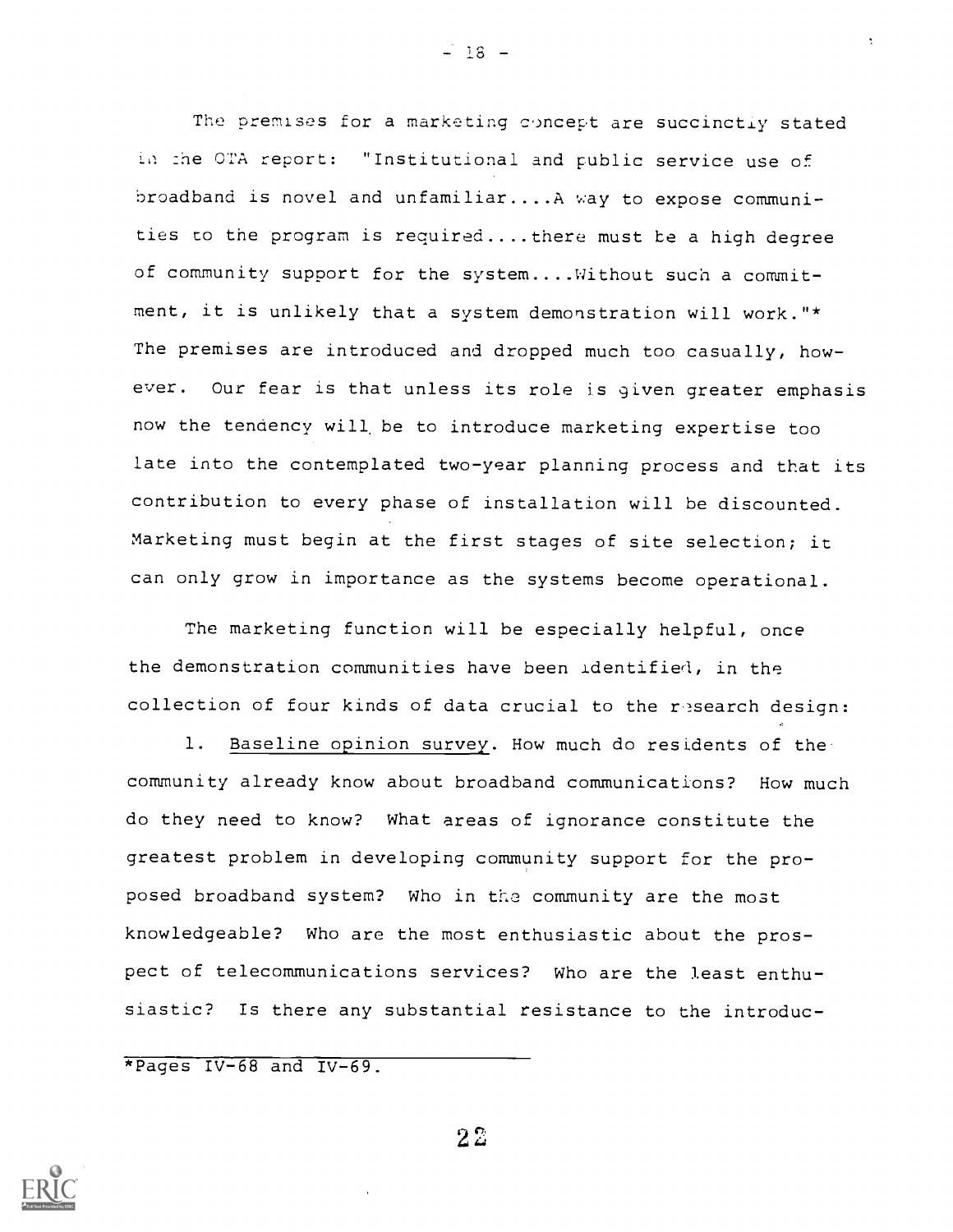tion of the system? If so, where does this resistance lie and what are the reasons for it? What are the most frequently voiced objections to the coming of broadband? And so on.

2. An inventory of existing communications technology. How many local households do not now have television coverage? How many telephones? What commercial services are already being performed tilroug:1 in-place telecommunications? (It is not without significance that sometime last year AT&T officials in Washington determined that, of all the services identified by the Department of Commerce as attributes of broadband systems, 90 to 95 percent could be accomplished through adaptive uses of the telephone.)

3. A needs agenda. Unlike the appeal of Mount Everest to Sir Edmund Hilary, all broadband services are not attractive just because tney're there. Consumers will have their own priorities and one of the first prerequisites for a workable research design will be to ascertain as precisely.as possible those perceived needs and wants that can best be met through improved communications technology. In this connection, a couple of mild caveats:

One, efforts to apply more TV technology to public education are likely to meet with a resistance unanticipated by writers of the OTA report. The resistance will be certain unless the purposes are defined at the outset in ways acceptable to both parents and teachers and in ways that do not relate to the generally disappointing experience with teaching



 $- 19 -$ 

 $\langle\ldots\rangle$  . The contract  $\bar{\mathcal{E}}$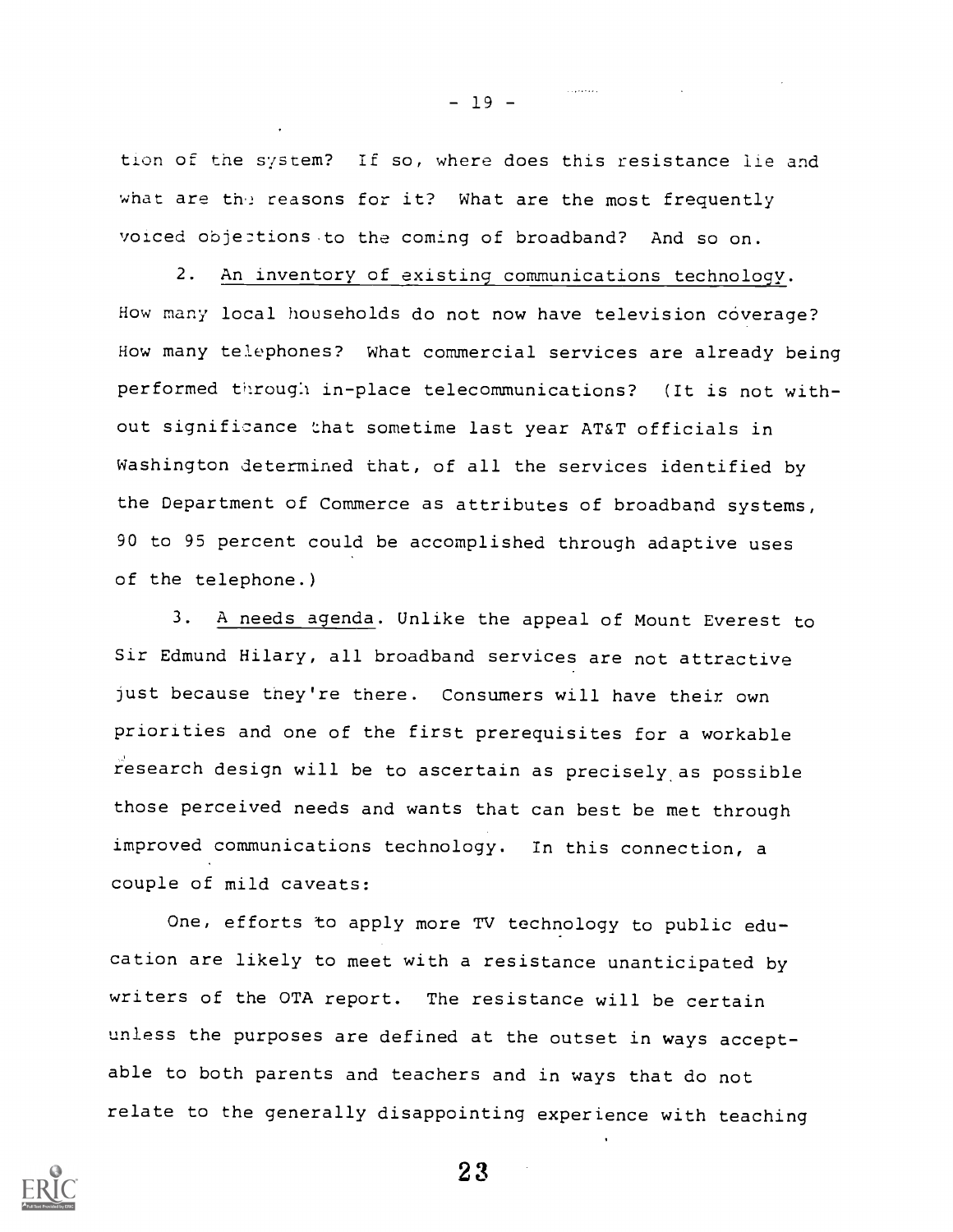machines. The back-to-basics movement, now particularly strong 1:1 some rural areas, was in part inspired by parental hostility to the gadgetry of tele-learning and to the feeling that the machines' excessive use had depersonalized the pupil-teacher relationship.

Second, the value of special programming of entertainment for rural and small-town audiences should not be minimized as a basic marketing appeal for broadband systems. It is no secret that over-the-air TV programming is heavily biased toward urban markets. Two years ago CBS summarily canceled "Gunsmoke" and several other popular programs with the explanation that despite their high ratings they appealed to older citizens and rural residents who did not constitute sufficient market for the sponsors' products. In any well-run caple system of the future, local program origination should figure as a significant community service. While data on comparative audience preferences are incomplete, some research would undoubtedly yield an inventory of films and tapes of special appeal to rural and smalltown audiences. The prospect seems real that, if cablecast to discrete audiences on a repetitive schedule, these programs could be offered to advertisers at rates competitive with those of special interest print media.

4. The potential subscriber market. Determination of an installation/operating budget starts with what are essentially two marketing questions, addressed to local citizens: "How



 $- 20 -$ 

 $2<sub>4</sub>$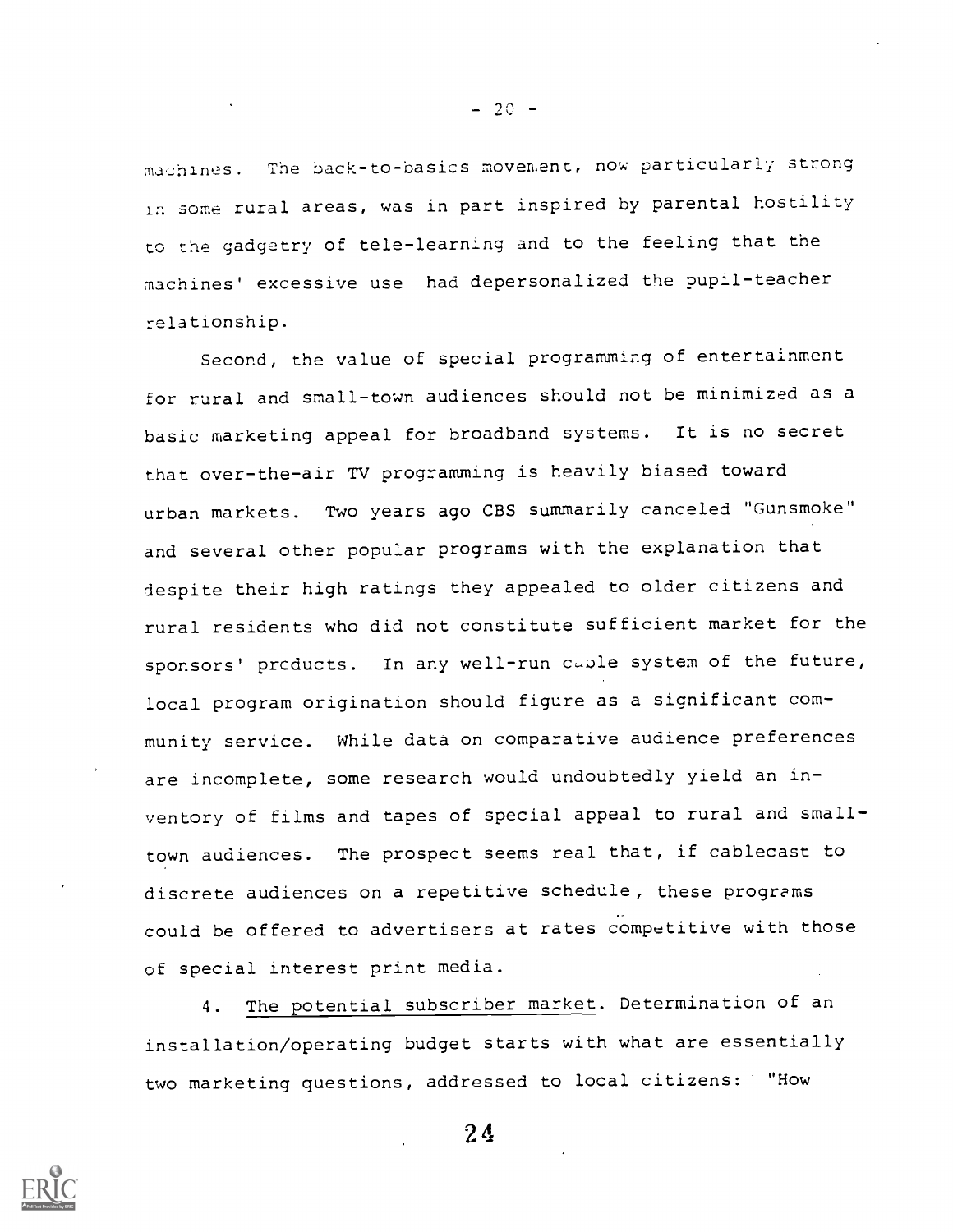Man; of you will pay a monthly subscription fee for the programs ind mervices cable could bring you? How much are you willing to piy a month?"

\* \* \*

For many of us the new communications technologies are threateningly seductive. So, as we prepare to judge the wisdom and results of even a demonstration project, we would be well to keep in mind the story about the old farmer who was persistently unresponsive to the young county agent. "Why?" asked the county agent with exasperation. "Why won't you try any of the things <sup>I</sup> tell you about when it's proven that they'll improve your land and increase your grop yield and make you prosperous?"

"Young man," said the farmer, not unkindly. "I ain't farming now half as well as <sup>I</sup> know how."

Moral: As we put together a grand design for the future, let us make sure to consider the unrealized potential in our existing technologies.

And too, we should be mindful that modern communications technology has the capacity to bring us together, with all the risks of community, as well as to bee, us apart, with all the risks of a people hiding in their individual cells. Recognizing the need for both privacy and companionship, for both solitude and laughter, let us make sure that in attempting to use this or any other technology to meet the needs of a pluralistic society we do not become a more fragmented, isolated one, with no community of spirit or goals. CK 10/14/76

2 5

 $-21 - -$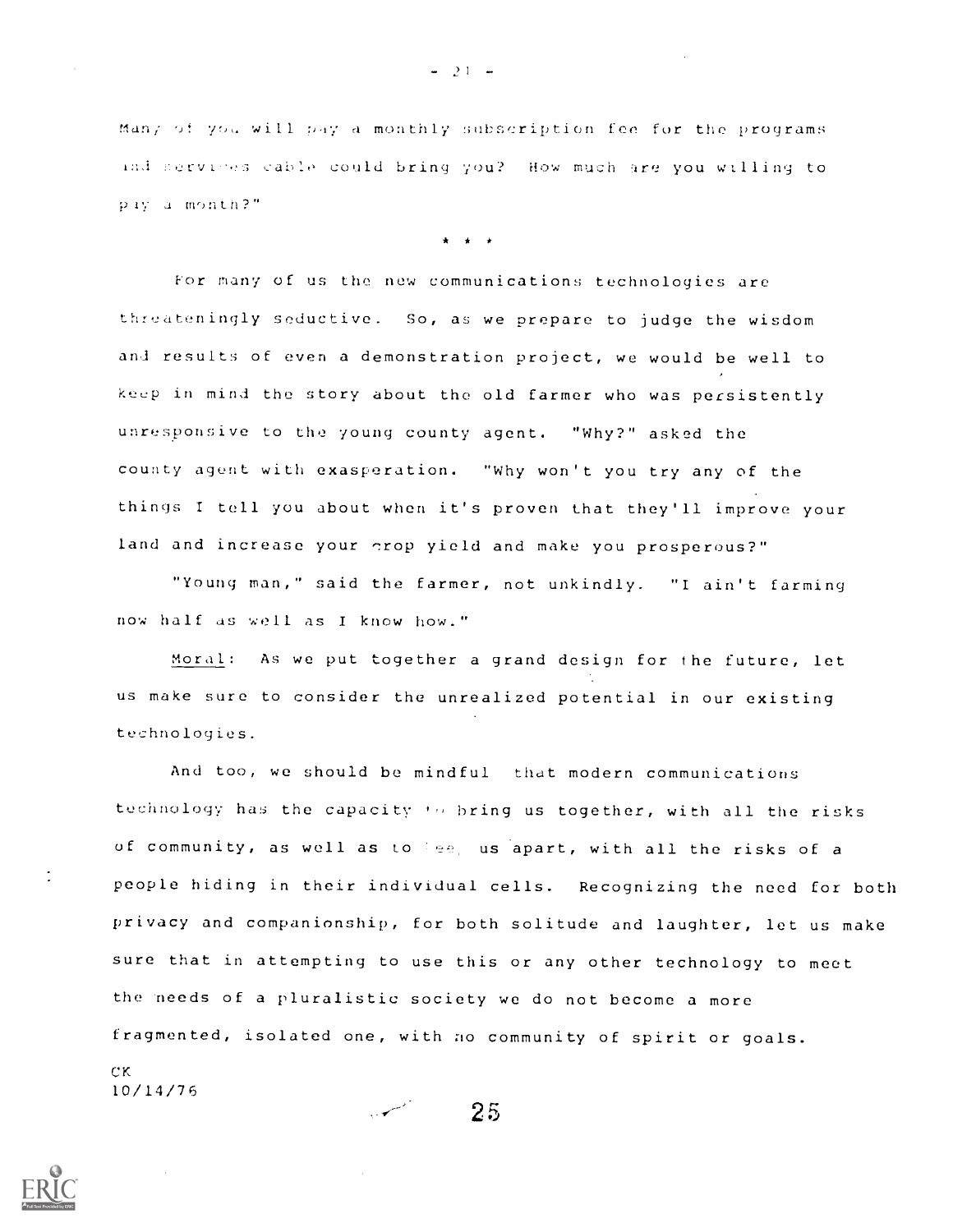#### ADDENDUM

MEMORANDUM: The case for cooperative ownership oE rural telecommunications systems.

Rural elecommunications is not "television." Rather it is people-to-people programming using television technology. If we accept the validity of this assertion we can build a strong case for adopting the rural cooperative as the best model for establishing a rural telecommunications system.

An examination of a rural, viewer-owned telecommunications cooperative, perhaps the only inclusive broadband system in the country anywhere near ready to go on line, should help determine the soundness of this thesis.

The Western Wisconsin Communications Cooperative is aconsortium of 23 cooperatives and seven schools in Trempealeau County and an additional school in adjoining Jackson County. With a \$1,238,000 loan from the Farmers Home Administration the communications cooperative is designing the first phase of a broadband communications network accessible to all 9,500 households in Trempealeau County. The ultimate cost of the system, which combines cable and microwave technology, may reach six million dollars.

The county's schools will form the backbone of the initial system and provide the jor share of operational costs in the

Note: CKA is grat-2ful to Tom Hoy, of the National Rural Electric Cooperative Association, for the data on which this memorandum is based.

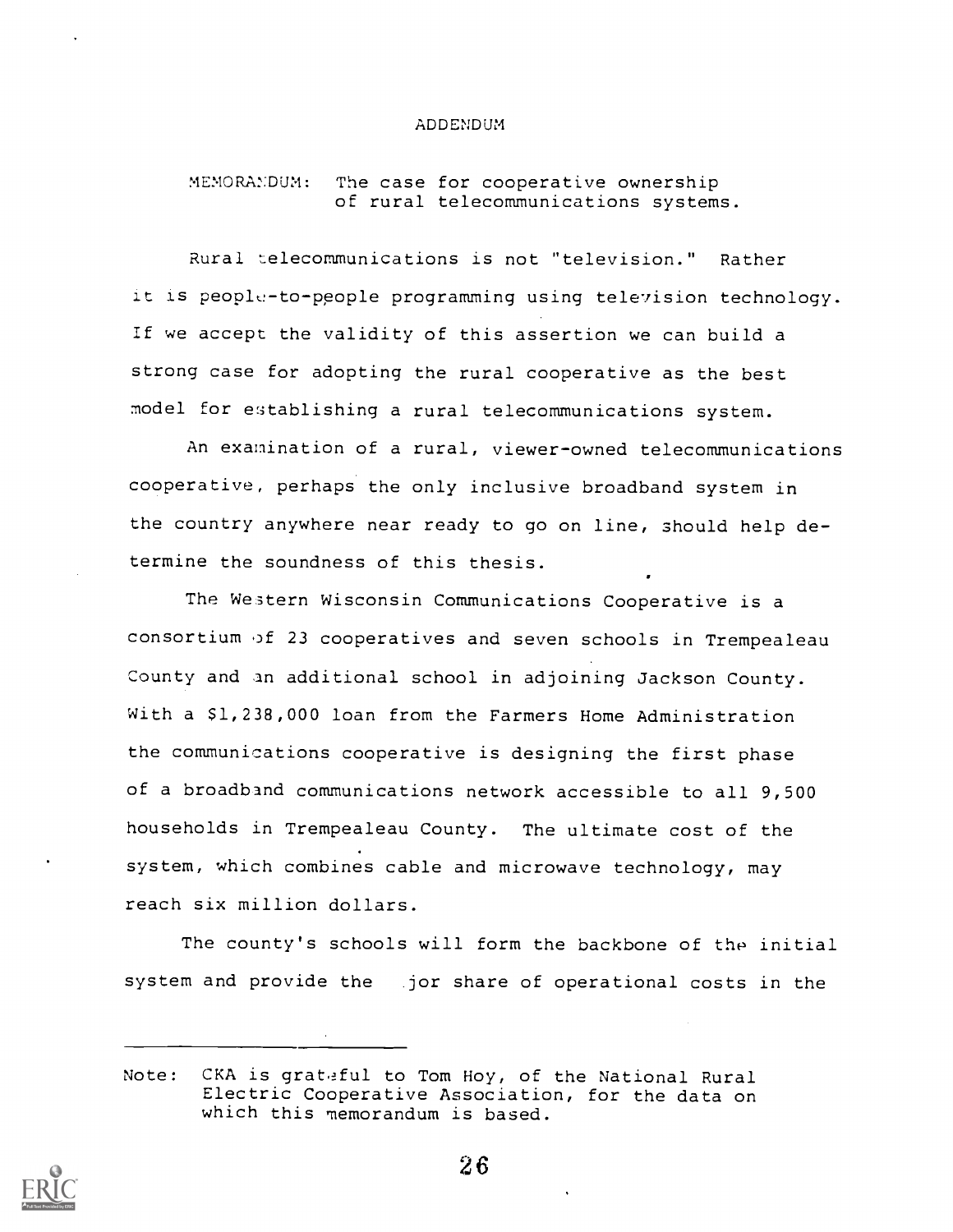form of user fees. The network will also include linkages with hospitals, schools, police and fire stations, and businesses, as well as dwellings.

Use of the system by the schools apparently offers the best hope for the economic viability of this network in a county where densities reach as low as 3.5 households per cable mile, far below commonly accepted figures for a profitable cable operation.

One of the principal organizers of WWCC is the Trempealeau Electric Cooperative. In addition to supplying leadership, financial support, and office space to the cable system, the electric co-op will use the new system in its own operations -- for reading meters, monitoring sub-stations, and other technical applications. The electric co-op has purchased a video "porta-pak" camera and plans to produce short programs as a service to members.

In this viewer-owned system every resident of the county will not only have access to the cable but will have some voice in its management and policy and in its operation and system design. This contrasts with present and past franchising policies in many areas, where access has been denied rural people just outside city limits.

If the Western Wisconsin Communications Cooperative succeeds the nation will have a reliable yardstick to use in evaluating future cable telecommunications design.

But even while this intensely interesting project is evolving, 'it is possible to identify some essential requirements



 $- 2 -$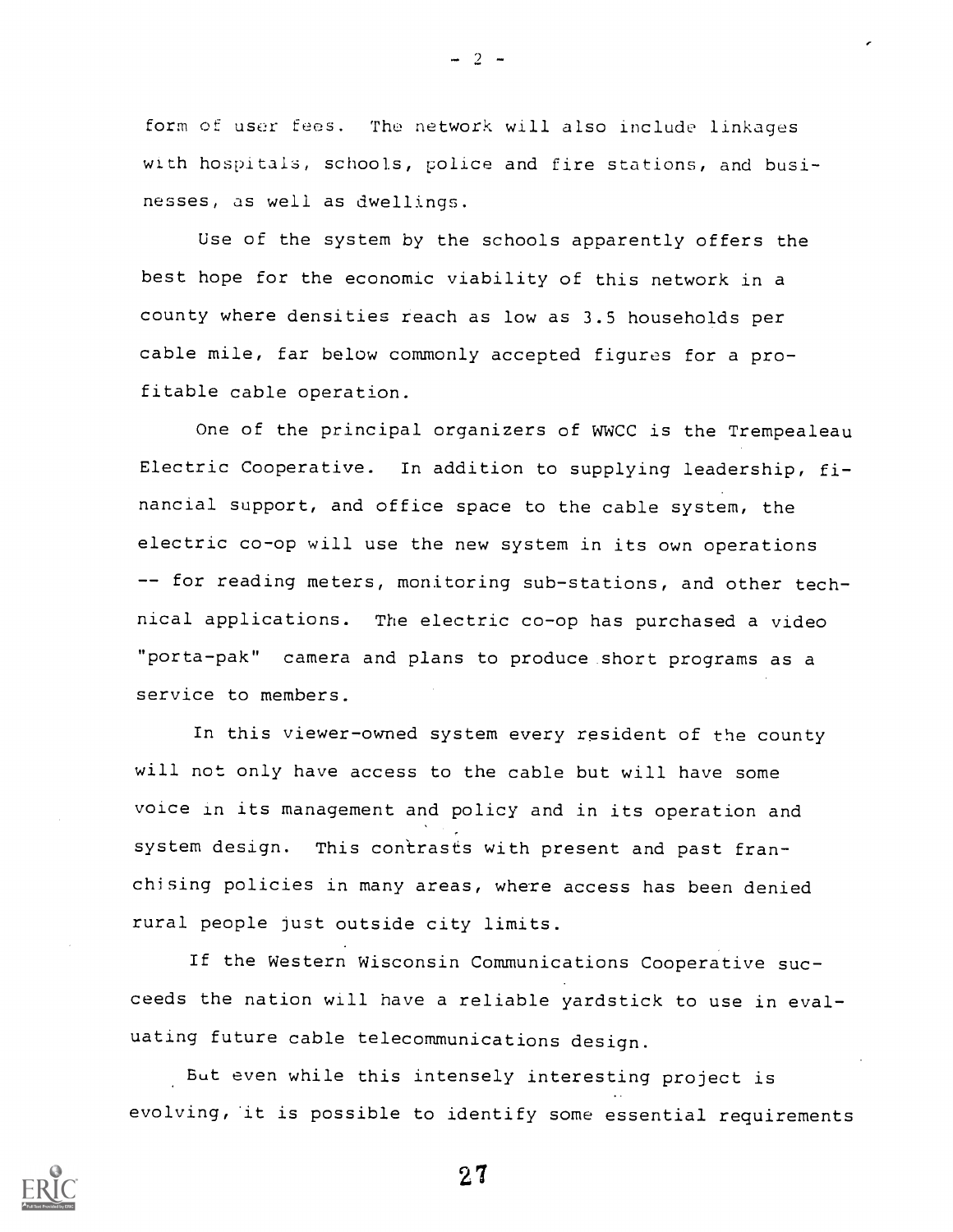for a rural telecommunications system:

L. Lo,a1 Leadership should take the initiative in forming the system. Opportunities for participation by all interested persons should be provided. Residents of the service area, and only they, can identify their needs sufficiently to plan the kinds of social and cultural programming that would allow telecommunications to serve as more than an entertainment medium. It is only a logical extension of this to say that decisions should remain in the hands of community leaders rather than communications experts; a "network style" is not required or desirable for rural telecommunications programming.

 $\rightarrow$   $-$ 

2. Local institutions should be involved. Businesses should be encouraged to apply for channels to use in developing new merchandising and distribution methods. Trempealeau County banks are considering using the system there to eliminate the need for checks. Forms of technical assistance will be needed to help business and other community institutions to get maximum benefits from new systems.

3. Rural telecommunications systems should be started on a small scale so that allowances can be made for failure and adaptations can be made easily. The system should be designed so that it can be operated efficiently by local personnel after technical consultants have left.

4. In most instances, the funding of existing television organizations should be discouraged. Their programming shows a general lack of vision and a resistance to experimental uses of the medium.



 $\sim 28$